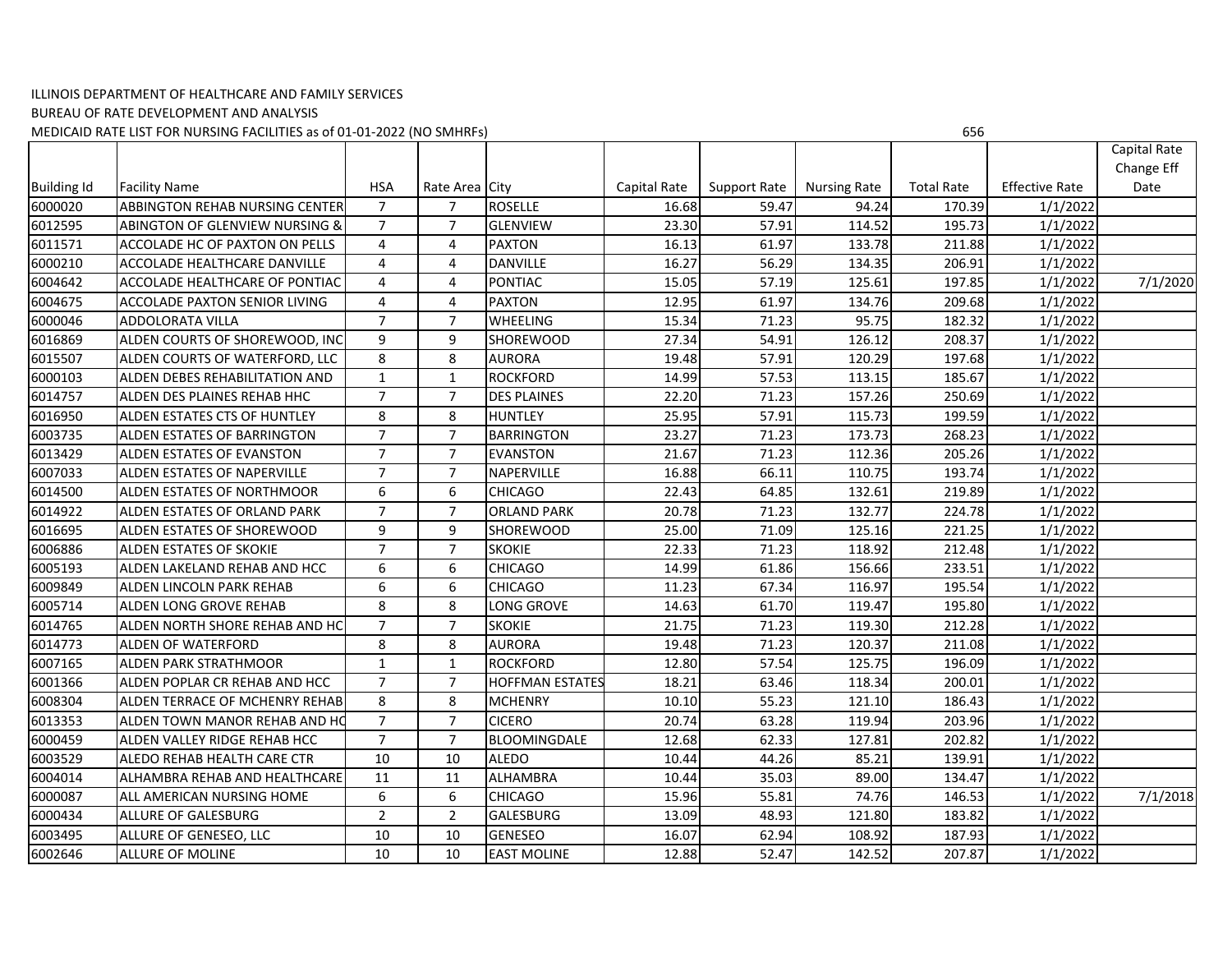| 6001515 | ALLURE OF MT CARROLL, LLC           | 1              | 1              | <b>MOUNT CARROLL</b>   | 15.37 | 62.94 | 104.45 | 182.76 | 1/1/2022 |          |
|---------|-------------------------------------|----------------|----------------|------------------------|-------|-------|--------|--------|----------|----------|
| 6007637 | ALLURE OF PROPHETSTOWN, LLC         | $\mathbf{1}$   | $\mathbf{1}$   | <b>PROPHETSTOWN</b>    | 13.63 | 62.94 | 103.71 | 180.28 | 1/1/2022 |          |
| 6006365 | <b>ALLURE OF STOCKTON</b>           | $\mathbf{1}$   | $\mathbf{1}$   | <b>STOCKTON</b>        | 12.04 | 49.32 | 112.20 | 173.56 | 1/1/2022 |          |
| 6000129 | ALPINE FIRESIDE HEALTH CENTER       | $\mathbf{1}$   | $\mathbf{1}$   | <b>ROCKFORD</b>        | 16.23 | 62.94 | 51.32  | 130.49 | 1/1/2022 | 7/1/2018 |
| 6002877 | ALTON MEMORIAL REHAB & THERAPY      | 11             | 11             | <b>ALTON</b>           | 5.44  | 55.95 | 83.26  | 144.65 | 1/1/2022 |          |
| 6000186 | AMBASSADOR NURSING REHAB CTR        | 6              | 6              | <b>CHICAGO</b>         | 15.08 | 52.95 | 126.85 | 194.88 | 1/1/2022 | 7/1/2019 |
| 6001267 | AMBERWOOD CARE CENTRE               | $\mathbf{1}$   | $\mathbf{1}$   | <b>ROCKFORD</b>        | 15.49 | 59.05 | 107.00 | 181.54 | 1/1/2022 | 7/1/2020 |
| 6001085 | <b>APERION CARE BRADLEY</b>         | 9              | 9              | <b>BRADLEY</b>         | 15.22 | 57.29 | 123.59 | 196.10 | 1/1/2022 |          |
| 6001150 | <b>APERION CARE BRIDGEPORT</b>      | 5              | 5              | <b>BRIDGEPORT</b>      | 11.06 | 48.38 | 115.66 | 175.10 | 1/1/2022 | 7/1/2019 |
| 6007207 | <b>APERION CARE BURBANK</b>         | $\overline{7}$ | $\overline{7}$ | <b>BURBANK</b>         | 19.73 | 69.27 | 140.25 | 229.25 | 1/1/2022 |          |
| 6002489 | <b>APERION CARE CAPITOL</b>         | 3              | 3              | SPRINGFIELD            | 12.52 | 54.10 | 122.85 | 189.47 | 1/1/2022 |          |
| 6008064 | <b>APERION CARE CHICAGO HEIGHTS</b> | $\overline{7}$ | $\overline{7}$ | <b>CHICAGO HEIGHTS</b> | 14.05 | 44.73 | 97.03  | 155.81 | 1/1/2022 |          |
| 6007413 | <b>APERION CARE DEKALB</b>          | $\mathbf{1}$   | $\mathbf{1}$   | <b>DEKALB</b>          | 17.96 | 60.50 | 106.31 | 184.77 | 1/1/2022 |          |
| 6002547 | APERION CARE DOLTON                 | $\overline{7}$ | $\overline{7}$ | <b>DOLTON</b>          | 24.39 | 61.20 | 133.28 | 218.87 | 1/1/2022 | 7/1/2019 |
| 6005847 | <b>APERION CARE ELGIN</b>           | 8              | 8              | <b>ELGIN</b>           | 16.69 | 65.98 | 132.77 | 215.44 | 1/1/2022 | 7/1/2018 |
| 6006845 | <b>APERION CARE EVANSTON</b>        | $\overline{7}$ | $\overline{7}$ | <b>EVANSTON</b>        | 23.84 | 61.88 | 134.86 | 220.58 | 1/1/2022 |          |
| 6009815 | <b>APERION CARE FAIRFIELD</b>       | 5              | 5              | <b>FAIRFIELD</b>       | 15.57 | 51.92 | 112.32 | 179.81 | 1/1/2022 | 7/1/2020 |
| 6015333 | <b>APERION CARE FOREST PARK</b>     | $\overline{7}$ | $\overline{7}$ | <b>FOREST PARK</b>     | 21.70 | 57.20 | 135.67 | 214.57 | 1/1/2022 |          |
| 6003628 | APERION CARE GLENWOOD               | $\overline{7}$ | $\overline{7}$ | <b>GLENWOOD</b>        | 18.71 | 63.64 | 120.20 | 202.55 | 1/1/2022 |          |
| 6007280 | APERION CARE HIGHWOOD               | 8              | 8              | <b>HIGHWOOD</b>        | 19.52 | 62.40 | 135.92 | 217.84 | 1/1/2022 |          |
| 6006829 | <b>APERION CARE HILLSIDE</b>        | $\overline{7}$ | $\overline{7}$ | <b>HILLSIDE</b>        | 11.01 | 62.26 | 104.09 | 177.36 | 1/1/2022 |          |
| 6014617 | APERION CARE INTERNATIONAL          | 6              | 6              | <b>CHICAGO</b>         | 22.20 | 62.09 | 130.85 | 215.14 | 1/1/2022 |          |
| 6008650 | <b>APERION CARE JACKSONVILLE</b>    | $\mathbf{3}$   | 3              | <b>JACKSONVILLE</b>    | 13.28 | 46.64 | 112.46 | 172.38 | 1/1/2022 |          |
| 6005177 | <b>APERION CARE LAKESHORE</b>       | 6              | 6              | <b>CHICAGO</b>         | 14.60 | 54.27 | 126.31 | 195.18 | 1/1/2022 |          |
| 6000095 | <b>APERION CARE LITCHFIELD</b>      | 3              | 3              | LITCHFIELD             | 9.67  | 47.62 | 103.69 | 160.98 | 1/1/2022 |          |
| 6008015 | <b>APERION CARE MARSEILLES</b>      | $\mathbf 2$    | $\overline{2}$ | <b>MARSEILLES</b>      | 11.07 | 56.41 | 118.56 | 186.04 | 1/1/2022 |          |
| 6003768 | <b>APERION CARE MASCOUTAH</b>       | 11             | 11             | <b>MASCOUTAH</b>       | 13.89 | 52.80 | 118.38 | 185.07 | 1/1/2022 | 7/1/2019 |
| 6001077 | APERION CARE MIDLOTHIAN             | $\overline{7}$ | $\overline{7}$ | <b>MIDLOTHIAN</b>      | 14.70 | 55.42 | 132.57 | 202.69 | 1/1/2022 |          |
| 6006399 | APERION CARE MORTON VILLA           | $\overline{2}$ | $\overline{2}$ | <b>MORTON</b>          | 11.23 | 57.59 | 123.55 | 192.37 | 1/1/2022 |          |
| 6002059 | <b>APERION CARE OAK LAWN</b>        | $\overline{7}$ | $\overline{7}$ | <b>OAK LAWN</b>        | 18.87 | 61.57 | 132.64 | 213.08 | 1/1/2022 |          |
| 6004147 | <b>APERION CARE PEORIA HEIGHTS</b>  | $\overline{2}$ | $\overline{2}$ | PEORIA HEIGHTS         | 12.45 | 56.89 | 105.88 | 175.22 | 1/1/2022 |          |
| 6007520 | <b>APERION CARE PLUM GROVE</b>      | $\overline{7}$ | $\overline{7}$ | <b>PALATINE</b>        | 20.49 | 60.74 | 139.77 | 221.00 | 1/1/2022 |          |
| 6001945 | <b>APERION CARE PRINCETON</b>       | $\overline{2}$ | $\overline{2}$ | <b>PRINCETON</b>       | 11.17 | 57.59 | 113.16 | 181.92 | 1/1/2022 |          |
| 6008783 | <b>APERION CARE SPRING VALLEY</b>   | $\overline{2}$ | $\overline{2}$ | SPRING VALLEY          | 11.93 | 58.08 | 121.16 | 191.17 | 1/1/2022 | 7/1/2018 |
| 6002661 | <b>APERION CARE SPRINGFIELD</b>     | 3              | 3              | <b>SPRINGFIELD</b>     | 9.40  | 43.56 | 109.06 | 162.02 | 1/1/2022 | 7/1/2018 |
| 6004204 | APERION CARE ST ELMO                | 5              | 5              | SAINT ELMO             | 13.10 | 49.72 | 127.36 | 190.18 | 1/1/2022 |          |
| 6006308 | <b>APERION CARE TOLUCA</b>          | $\overline{2}$ | $\overline{2}$ | <b>TOLUCA</b>          | 12.80 | 55.83 | 114.02 | 182.65 | 1/1/2022 | 7/1/2018 |
| 6001713 | APERION CARE WEST CHICAGO           | $\overline{7}$ | $\overline{7}$ | <b>WEST CHICAGO</b>    | 16.31 | 55.99 | 108.15 | 180.45 | 1/1/2022 |          |
| 6003453 | <b>APERION CARE WEST RIDGE</b>      | 6              | 6              | <b>CHICAGO</b>         | 15.67 | 51.69 | 107.77 | 175.13 | 1/1/2022 |          |
| 6012173 | <b>APERION CARE WESTCHESTER</b>     | $\overline{7}$ | $\overline{7}$ | <b>WESTCHESTER</b>     | 20.38 | 57.91 | 130.87 | 209.16 | 1/1/2022 |          |
| 6008312 | <b>APERION CARE WILMINGTON</b>      | 9              | 9              | <b>WILMINGTON</b>      | 15.28 | 50.57 | 106.09 | 171.94 | 1/1/2022 | 7/1/2018 |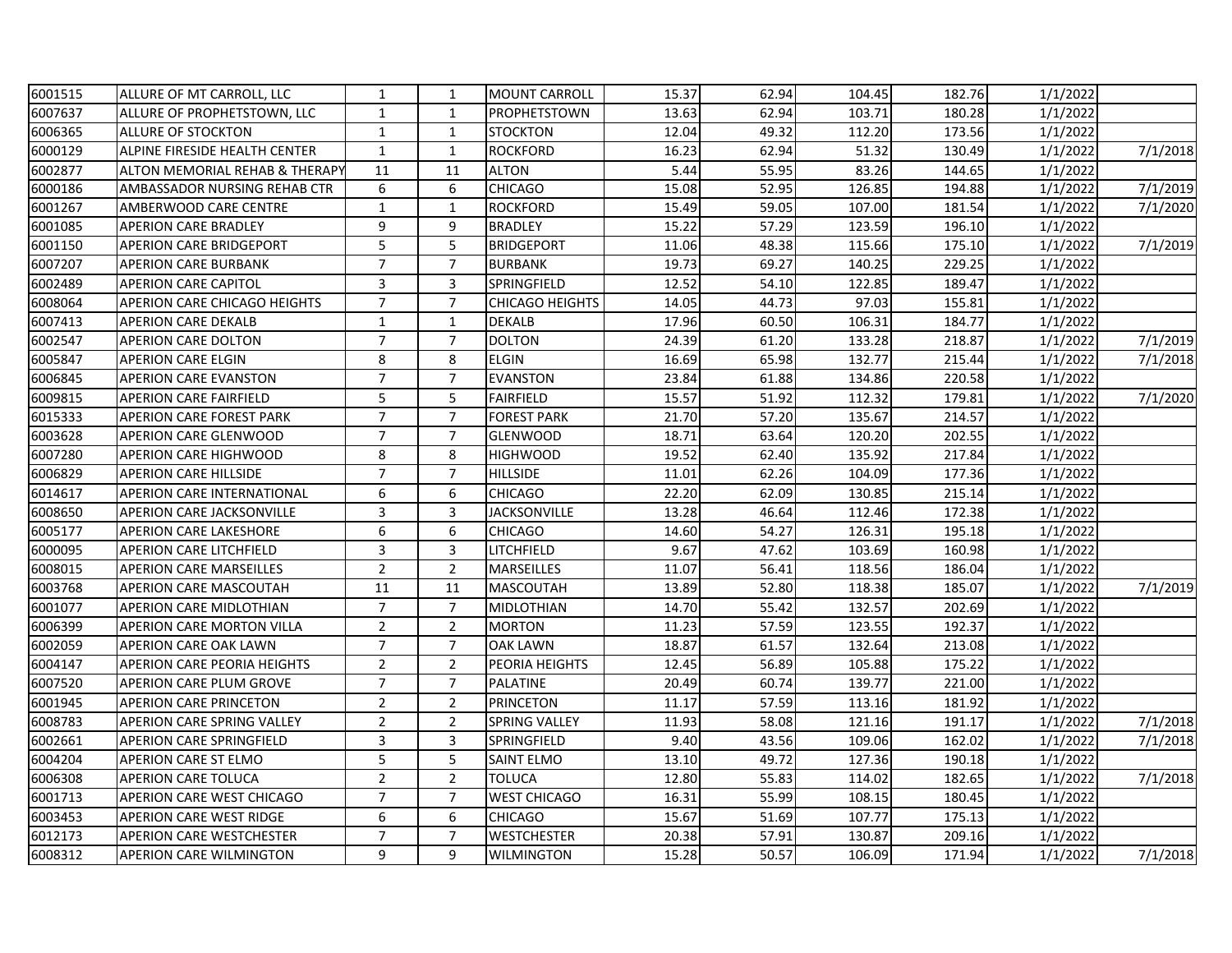| 6000384 | APOSTOLIC CHRISTIAN HOME              | $\overline{2}$   | $\overline{2}$ | <b>ROANOKE</b>         | 14.69 | 61.97 | 90.83  | 167.49 | 1/1/2022 |                       |
|---------|---------------------------------------|------------------|----------------|------------------------|-------|-------|--------|--------|----------|-----------------------|
| 6002885 | <b>APOSTOLIC CHRISTIAN HOME</b>       | $\overline{2}$   | $\overline{2}$ | <b>EUREKA</b>          | 16.84 | 60.50 | 78.44  | 155.78 | 1/1/2022 | 7/1/2020              |
| 6000400 | <b>APOSTOLIC CHRISTIAN RESTMOR</b>    | $\overline{2}$   | $\overline{2}$ | <b>MORTON</b>          | 16.85 | 61.97 | 84.92  | 163.74 | 1/1/2022 |                       |
| 6000426 | <b>APOSTOLIC CHRISTIAN SKYLINES</b>   | $\overline{2}$   | $\overline{2}$ | <b>PEORIA</b>          | 15.11 | 61.97 | 93.38  | 170.46 | 1/1/2022 | 7/1/2018              |
| 6007181 | ARCADIA CARE AUBURN                   | 3                | $\overline{3}$ | <b>AUBURN</b>          | 8.78  | 54.96 | 86.59  | 150.33 | 1/1/2022 |                       |
| 6001010 | ARCADIA CARE BLOOMINGTON              | $\overline{4}$   | 4              | <b>BLOOMINGTON</b>     | 11.81 | 58.05 | 119.99 | 189.85 | 1/1/2022 | 7/1/2018              |
| 6000012 | <b>ARCADIA CARE CLIFTON</b>           | 4                | 4              | <b>CLIFTON</b>         | 12.54 | 56.76 | 122.11 | 191.41 | 1/1/2022 | 7/1/2019              |
| 6002364 | <b>ARCADIA CARE DANVILLE</b>          | $\overline{4}$   | 4              | <b>DANVILLE</b>        | 11.95 | 53.50 | 125.92 | 191.37 | 1/1/2022 | $\frac{1}{7}$ /1/2018 |
| 6009823 | <b>ARCOLA HEALTH CARE CENTER</b>      | 4                | $\overline{4}$ | <b>ARCOLA</b>          | 9.63  | 44.36 | 84.14  | 138.13 | 1/1/2022 |                       |
| 6006175 | <b>ARISTA HEALTHCARE</b>              | $\overline{7}$   | $\overline{7}$ | NAPERVILLE             | 17.12 | 70.09 | 139.70 | 226.91 | 1/1/2022 |                       |
| 6000517 | <b>ARTHUR HOME</b>                    | $\overline{4}$   | $\overline{4}$ | <b>ARTHUR</b>          | 9.51  | 61.97 | 87.33  | 158.81 | 1/1/2022 |                       |
| 6016489 | ASBURY COURT NURSING & REHAB          | $\overline{7}$   | $\overline{7}$ | <b>DES PLAINES</b>     | 24.41 | 71.23 | 85.92  | 181.56 | 1/1/2022 |                       |
| 6016729 | ASBURY GARDENS NSG AND REHAB          | 8                | 8              | <b>NORTH AURORA</b>    | 20.04 | 71.23 | 111.28 | 202.55 | 1/1/2022 |                       |
| 6009591 | <b>ASCENSION CASA SCALABRINI</b>      | $\overline{7}$   | $\overline{7}$ | NORTHLAKE              | 12.05 | 71.23 | 116.52 | 199.80 | 1/1/2022 |                       |
| 6006506 | <b>ASCENSION LIVING NAZARETHVILLE</b> | $\overline{7}$   | $\overline{7}$ | <b>DES PLAINES</b>     | 13.92 | 71.23 | 95.41  | 180.56 | 1/1/2022 | 7/1/2019              |
| 6014575 | <b>ASCENSION RESURRECTION LIFE</b>    | 6                | 6              | CHICAGO                | 17.23 | 71.23 | 109.56 | 198.02 | 1/1/2022 |                       |
| 6007892 | <b>ASCENSION RESURRECTION PLACE</b>   | $\overline{7}$   | $\overline{7}$ | <b>PARK RIDGE</b>      | 13.78 | 71.23 | 115.20 | 200.21 | 1/1/2022 | 7/1/2019              |
| 6008817 | <b>ASCENSION SAINT ANNE PLACE</b>     | $\mathbf 1$      | $\mathbf{1}$   | <b>ROCKFORD</b>        | 13.82 | 62.94 | 109.78 | 186.54 | 1/1/2022 | 7/1/2019              |
| 6008874 | <b>ASCENSION SAINT BENEDICT</b>       | $\overline{7}$   | $\overline{7}$ | <b>NILES</b>           | 13.92 | 71.23 | 113.89 | 199.04 | 1/1/2022 |                       |
| 6008973 | <b>ASCENSION SAINT JOSEPH VILLAGE</b> | $\mathbf{1}$     | $\mathbf{1}$   | <b>FREEPORT</b>        | 16.84 | 62.94 | 89.60  | 169.38 | 1/1/2022 | 7/1/2019              |
| 6012678 | <b>ASCENSION VILLA FRANSISCAN</b>     | 9                | 9              | <b>JOLIET</b>          | 17.70 | 71.09 | 92.43  | 181.22 | 1/1/2022 | 7/1/2019              |
| 6008205 | ASPEN REHAB AND HEALTH CARE           | 10               | 10             | <b>SILVIS</b>          | 12.20 | 52.72 | 95.66  | 160.58 | 1/1/2022 |                       |
| 6016273 | ASSISI HCC AT CLARE OAKS              | $\overline{7}$   | $\overline{7}$ | <b>BARTLETT</b>        | 18.18 | 71.23 | 108.50 | 197.91 | 1/1/2022 |                       |
| 6006662 | ASTORIA PLACE LIVING & REHAB          | 6                | 6              | <b>CHICAGO</b>         | 17.76 | 62.33 | 123.73 | 203.82 | 1/1/2022 |                       |
| 6003834 | ATRIUM HEALTH CARE CENTER             | 6                | 6              | <b>CHICAGO</b>         | 14.46 | 46.83 | 105.10 | 166.39 | 1/1/2022 | 7/1/2019              |
| 6002067 | <b>AUSTIN OASIS, THE</b>              | 6                | 6              | <b>CHICAGO</b>         | 17.30 | 53.13 | 96.36  | 166.79 | 1/1/2022 |                       |
| 6001317 | AUTUMN MEADOWS OF CAHOKIA             | 11               | 11             | <b>EAST SAINT LOUI</b> | 14.62 | 55.95 | 114.90 | 185.47 | 1/1/2022 |                       |
| 6005912 | <b>AVANTARA AURORA</b>                | 8                | 8              | <b>AURORA</b>          | 12.98 | 71.23 | 132.00 | 216.21 | 1/1/2022 |                       |
| 6012967 | AVANTARA CHICAGO RIDGE                | $\overline{7}$   | $\overline{7}$ | <b>CHICAGO RIDGE</b>   | 21.14 | 71.23 | 114.83 | 207.20 | 1/1/2022 |                       |
| 6007322 | <b>AVANTARA EVERGREEN PARK</b>        | $\overline{7}$   | $\overline{7}$ | <b>EVERGREEN PARK</b>  | 20.29 | 63.81 | 129.04 | 213.14 | 1/1/2022 | $\frac{1}{7}$ /1/2018 |
| 6014138 | <b>AVANTARA LAKE ZURICH</b>           | 8                | 8              | <b>LAKE ZURICH</b>     | 17.94 | 64.68 | 121.61 | 204.23 | 1/1/2022 |                       |
| 6014344 | <b>AVANTARA LONG GROVE</b>            | 8                | 8              | LONG GROVE             | 19.87 | 64.23 | 128.32 | 212.42 | 1/1/2022 |                       |
| 6012827 | <b>AVANTARA OF ELGIN</b>              | 8                | 8              | <b>ELGIN</b>           | 21.31 | 71.23 | 114.11 | 206.65 | 1/1/2022 | 7/1/2020              |
| 6009096 | <b>AVANTARA PARK RIDGE</b>            | $\overline{7}$   | $\overline{7}$ | <b>PARK RIDGE</b>      | 20.70 | 71.23 | 129.97 | 221.90 | 1/1/2022 |                       |
| 6011340 | <b>AVISTON COUNTRYSIDE MANOR</b>      | 11               | 11             | <b>AVISTON</b>         | 13.24 | 52.53 | 73.25  | 139.02 | 1/1/2022 |                       |
| 6016810 | AVONDALE ESTATE OF ELGIN              | $\,8\,$          | 8              | <b>ELGIN</b>           | 26.60 | 57.91 | 126.70 | 211.21 | 1/1/2022 |                       |
| 6000657 | <b>BALMORAL NURSING HOME</b>          | 6                | 6              | <b>CHICAGO</b>         | 11.60 | 44.66 | 122.06 | 178.32 | 1/1/2022 | 7/1/2018              |
| 6000731 | <b>BARRY COMMUNITY CARE</b>           | 3                | 3              | <b>BARRY</b>           | 9.06  | 43.57 | 77.10  | 129.73 | 1/1/2022 |                       |
| 6008171 | <b>BATAVIA REHAB AND HLTH CARE CT</b> | 8                | 8              | <b>BATAVIA</b>         | 12.76 | 57.91 | 89.22  | 159.89 | 1/1/2022 |                       |
| 6001176 | <b>BEACON CARE AND REHABILITATION</b> | $\boldsymbol{6}$ | 6              | <b>CHICAGO</b>         | 14.61 | 62.42 | 133.17 | 210.20 | 1/1/2022 |                       |
| 6000806 | BEECHER MANOR NURSG AND RHB C         | 9                | 9              | <b>BEECHER</b>         | 19.71 | 63.77 | 104.25 | 187.73 | 1/1/2022 |                       |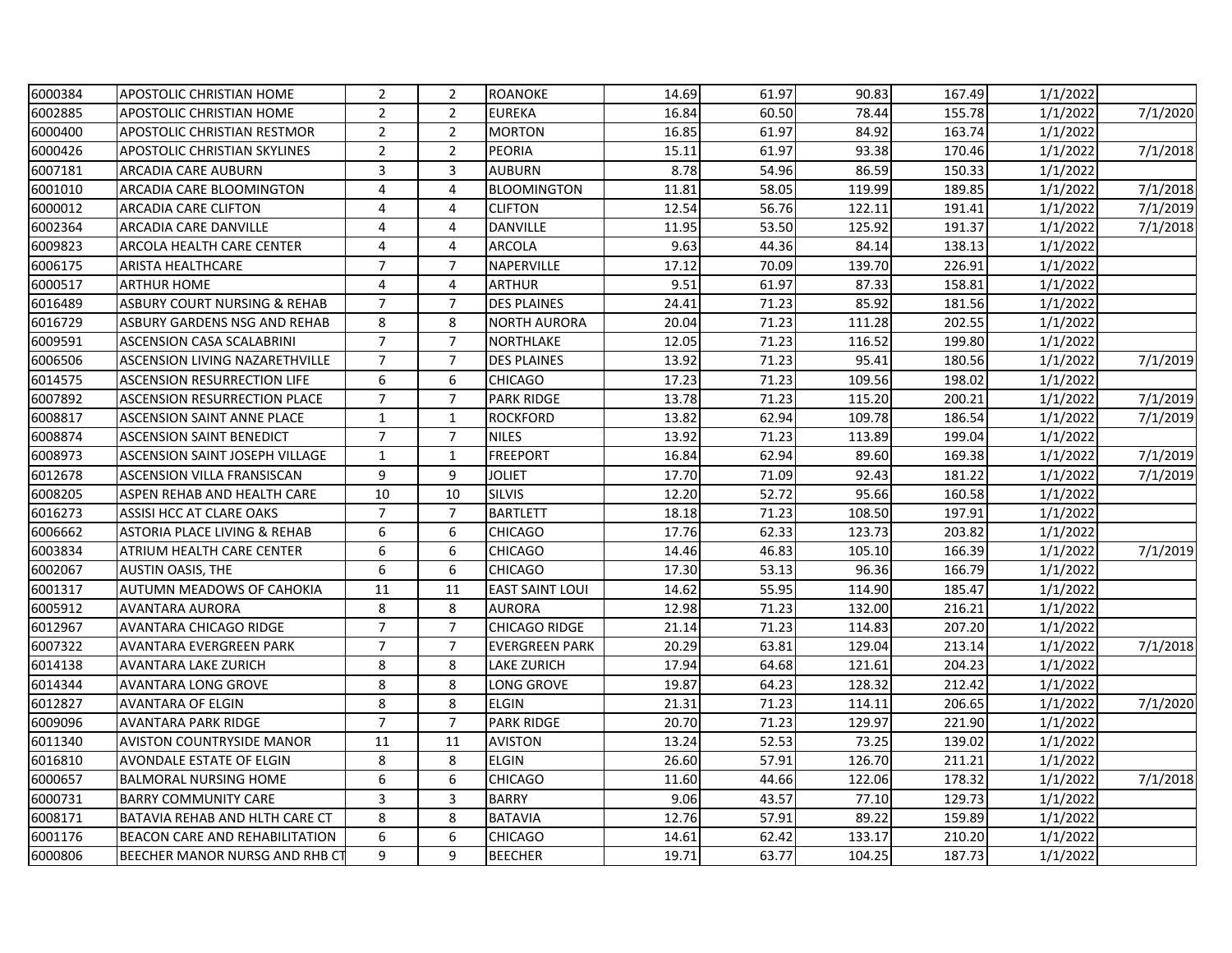| 6000822 | <b>BELHAVEN NURSING REHAB CTR</b>     | 6              | 6              | <b>CHICAGO</b>         | 18.25 | 60.86 | 137.22 | 216.33 | 1/1/2022 |          |
|---------|---------------------------------------|----------------|----------------|------------------------|-------|-------|--------|--------|----------|----------|
| 6011993 | <b>BELLA TERRA BLOOMINGDALE</b>       | $\overline{7}$ | $\overline{7}$ | BLOOMINGDALE           | 18.25 | 68.17 | 109.12 | 195.54 | 1/1/2022 |          |
| 6013098 | <b>BELLA TERRA ELMHURST</b>           | $\overline{7}$ | $\overline{7}$ | <b>ELMHURST</b>        | 17.03 | 71.23 | 117.36 | 205.62 | 1/1/2022 |          |
| 6013361 | <b>BELLA TERRA LAGRANGE</b>           | $\overline{7}$ | $\overline{7}$ | LA GRANGE              | 23.21 | 71.23 | 132.72 | 227.16 | 1/1/2022 |          |
| 6005318 | <b>BELLA TERRA LOMBARD</b>            | $\overline{7}$ | $\overline{7}$ | LOMBARD                | 16.42 | 67.30 | 116.55 | 200.27 | 1/1/2022 | 7/1/2020 |
| 6000889 | <b>BELLA TERRA MORTON GROVE</b>       | $\overline{7}$ | $\overline{7}$ | <b>MORTON GROVE</b>    | 23.69 | 64.37 | 131.55 | 219.61 | 1/1/2022 |          |
| 6012553 | <b>BELLA TERRA SCHAUMBURG</b>         | $\overline{7}$ | $\overline{7}$ | <b>SCHAUMBURG</b>      | 22.13 | 66.09 | 119.09 | 207.31 | 1/1/2022 | 7/1/2018 |
| 6012975 | <b>BELLA TERRA STREAMWOOD</b>         | $\overline{7}$ | $\overline{7}$ | <b>STREAMWOOD</b>      | 21.20 | 68.14 | 129.42 | 218.76 | 1/1/2022 |          |
| 6014369 | <b>BELLA TERRA WHEELING</b>           | $\overline{7}$ | $\overline{7}$ | <b>WHEELING</b>        | 20.99 | 63.88 | 127.08 | 211.95 | 1/1/2022 |          |
| 6000855 | <b>BEMENT HEALTH CARE CENTER</b>      | 4              | 4              | <b>BEMENT</b>          | 11.34 | 56.27 | 90.95  | 158.56 | 1/1/2022 |          |
| 6005391 | BENTON REHAB AND HEALTH CARE C        | 5              | 5              | <b>BENTON</b>          | 10.67 | 47.93 | 83.15  | 141.75 | 1/1/2022 | 7/1/2018 |
| 6010110 | <b>BERKELEY NURSING REHAB CENTER</b>  | $\overline{7}$ | $\overline{7}$ | <b>OAK PARK</b>        | 19.18 | 71.23 | 137.62 | 228.03 | 1/1/2022 | 7/1/2018 |
| 6014872 | <b>BETHANY REHAB AND HCC</b>          | $\mathbf{1}$   | $\mathbf{1}$   | <b>DEKALB</b>          | 18.85 | 62.48 | 96.37  | 177.70 | 1/1/2022 |          |
| 6006688 | BETHESDA REHAB AND SENIOR CARE        | 6              | 6              | <b>CHICAGO</b>         | 18.18 | 71.23 | 92.48  | 181.89 | 1/1/2022 |          |
| 6000962 | <b>BIG MEADOWS</b>                    | $\mathbf{1}$   | $\mathbf{1}$   | SAVANNA                | 13.91 | 56.72 | 97.60  | 168.23 | 1/1/2022 |          |
| 6000988 | <b>BIRCHWOOD PLAZA</b>                | 6              | 6              | <b>CHICAGO</b>         | 13.51 | 49.39 | 124.42 | 187.32 | 1/1/2022 |          |
| 6000996 | <b>BLOOMINGTON REHABILITATION AND</b> | 4              | $\overline{4}$ | <b>BLOOMINGTON</b>     | 10.12 | 52.18 | 98.12  | 160.42 | 1/1/2022 | 7/1/2020 |
| 6001093 | <b>BRANDEL HEALTH AND REHAB</b>       | $\overline{7}$ | $\overline{7}$ | <b>NORTHBROOK</b>      | 18.18 | 71.23 | 97.54  | 186.95 | 1/1/2022 |          |
| 6001101 | <b>BREESE NURSING HOME</b>            | 11             | 11             | <b>BREESE</b>          | 10.21 | 42.97 | 94.85  | 148.03 | 1/1/2022 |          |
| 6005474 | <b>BRIA OF BELLEVILLE</b>             | 11             | 11             | <b>BELLEVILLE</b>      | 14.56 | 55.95 | 129.50 | 200.01 | 1/1/2022 |          |
| 6007983 | <b>BRIA OF CAHOKIA</b>                | 11             | 11             | <b>EAST SAINT LOUI</b> | 10.50 | 54.24 | 121.27 | 186.01 | 1/1/2022 |          |
| 6007991 | <b>BRIA OF CHICAGO HEIGHTS</b>        | $\overline{7}$ | $\overline{7}$ | SOUTH CHICAGO H        | 17.19 | 57.58 | 124.02 | 198.79 | 1/1/2022 |          |
| 6000954 | <b>BRIA OF FOREST EDGE</b>            | 6              | 6              | <b>CHICAGO</b>         | 14.97 | 52.07 | 134.07 | 201.11 | 1/1/2022 | 7/1/2020 |
| 6003503 | <b>BRIA OF GENEVA</b>                 | 8              | 8              | <b>GENEVA</b>          | 15.57 | 63.45 | 127.44 | 206.46 | 1/1/2022 | 7/1/2020 |
| 6010086 | <b>BRIA OF PALOS HILLS</b>            | $\overline{7}$ | $\overline{7}$ | <b>PALOS HILLS</b>     | 22.82 | 62.17 | 134.05 | 219.04 | 1/1/2022 |          |
| 6001283 | <b>BRIA OF RIVER OAKS</b>             | $\overline{7}$ | $\overline{7}$ | <b>BURNHAM</b>         | 16.05 | 50.06 | 120.63 | 186.74 | 1/1/2022 |          |
| 6009930 | <b>BRIA OF WESTMONT</b>               | $\overline{7}$ | $\overline{7}$ | WESTMONT               | 19.17 | 61.90 | 134.39 | 215.46 | 1/1/2022 |          |
| 6001143 | <b>BRIAR PLACE NURSING</b>            | $\overline{7}$ | $\overline{7}$ | <b>INDIAN HEAD PAR</b> | 14.95 | 55.54 | 96.87  | 167.36 | 1/1/2022 |          |
| 6001168 | <b>BRIDGEVIEW HEALTH CARE CENTER</b>  | $\overline{7}$ | $\overline{7}$ | <b>BRIDGEVIEW</b>      | 17.36 | 62.73 | 130.31 | 210.40 | 1/1/2022 | 7/1/2018 |
| 6000353 | <b>BRIDGEWAY SENIOR LIVING</b>        | $\overline{7}$ | $\overline{7}$ | <b>BENSENVILLE</b>     | 16.52 | 66.39 | 112.31 | 195.22 | 1/1/2022 |          |
| 6001242 | <b>BUCKINGHAM PAVILION INC</b>        | 6              | 6              | <b>CHICAGO</b>         | 14.49 | 46.88 | 102.84 | 164.21 | 1/1/2022 |          |
| 6001127 | <b>BURBANK REHABILITATION CENTER</b>  | $\overline{7}$ | $\overline{7}$ | <b>BURBANK</b>         | 19.23 | 71.23 | 139.28 | 229.74 | 1/1/2022 |          |
| 6001259 | <b>BURGESS SQUARE HEALTHCARE CTR</b>  | $\overline{7}$ | $\overline{7}$ | WESTMONT               | 14.37 | 69.41 | 97.51  | 181.29 | 1/1/2022 | 7/1/2019 |
| 6014674 | CALHOUN NURSING AND REHAB CTR         | $\overline{3}$ | 3              | <b>HARDIN</b>          | 14.76 | 53.03 | 103.59 | 171.38 | 1/1/2022 |          |
| 6009336 | CARLINVILLE REHAB AND HLTC            | 3              | 3              | CARLINVILLE            | 11.97 | 49.57 | 103.43 | 164.97 | 1/1/2022 |          |
| 6001465 | CARLTON AT THE LAKE, THE              | 6              | 6              | <b>CHICAGO</b>         | 20.71 | 64.44 | 139.75 | 224.90 | 1/1/2022 | 7/1/2019 |
| 6001473 | CARLYLE HEALTHCARE AND SR LIVI        | 11             | 11             | CARLYLE                | 14.18 | 55.95 | 99.79  | 169.92 | 1/1/2022 |          |
| 6016539 | <b>CARMI MANOR</b>                    | 5              | 5              | <b>CARMI</b>           | 12.81 | 45.27 | 135.49 | 193.57 | 1/1/2022 | 7/1/2020 |
| 6001507 | CARRIER MILLS NURSING & REHABI        | 5              | 5              | <b>CARRIER MILLS</b>   | 13.54 | 48.54 | 100.94 | 163.02 | 1/1/2022 | 7/1/2019 |
| 6000970 | <b>CASEY HEALTH CARE CENTER</b>       | 4              | $\overline{4}$ | CASEY                  | 11.55 | 50.63 | 84.41  | 146.59 | 1/1/2022 |          |
| 6010227 | <b>CASEYVILLE NRSG AND REHAB CTR</b>  | 11             | 11             | CASEYVILLE             | 13.23 | 54.67 | 97.87  | 165.77 | 1/1/2022 |          |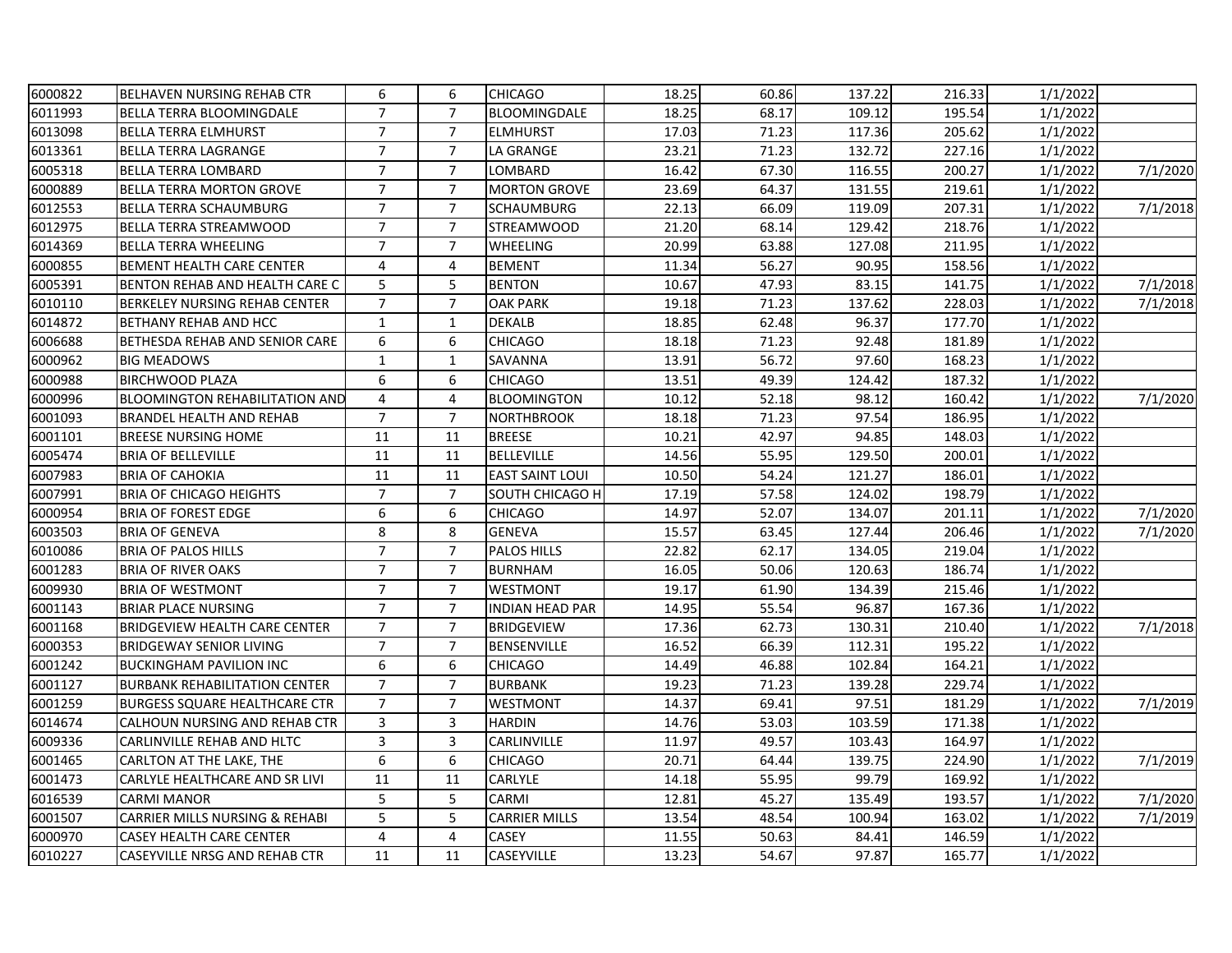| 6002869 | CEDAR RIDGE HEALTH & REHAB CEN       | 11             | 11             | LEBANON              | 12.66 | 55.95 | 109.43 | 178.04 | 1/1/2022 |          |
|---------|--------------------------------------|----------------|----------------|----------------------|-------|-------|--------|--------|----------|----------|
| 6001523 | <b>CENTER HOME HISPANIC ELDERLY</b>  | 6              | 6              | <b>CHICAGO</b>       | 17.22 | 56.29 | 105.19 | 178.70 | 1/1/2022 | 7/1/2019 |
| 6001564 | <b>CENTRAL BAPTIST VILLAGE</b>       | $\overline{7}$ | $\overline{7}$ | <b>NORRIDGE</b>      | 17.23 | 71.23 | 85.89  | 174.35 | 1/1/2022 |          |
| 6001580 | <b>CENTRAL NURSING HOME</b>          | 6              | 6              | <b>CHICAGO</b>       | 9.44  | 43.82 | 116.90 | 170.16 | 1/1/2022 |          |
| 6012355 | <b>CENTRALIA MANOR</b>               | 5              | 5              | CENTRALIA            | 19.55 | 51.92 | 113.60 | 185.07 | 1/1/2022 |          |
| 6008601 | <b>CHALET LIVING &amp; REHAB</b>     | 6              | 6              | <b>CHICAGO</b>       | 15.94 | 58.51 | 121.19 | 195.64 | 1/1/2022 |          |
| 6001457 | CHAMPAIGN URBANA NURSING REHA        | 4              | 4              | SAVOY                | 14.96 | 52.18 | 100.12 | 167.26 | 1/1/2022 |          |
| 6001358 | <b>CHARLESTON REHAB HEALTH CARE</b>  | $\overline{4}$ | 4              | <b>CHARLESTON</b>    | 10.19 | 43.73 | 89.10  | 143.02 | 1/1/2022 |          |
| 6010367 | CHATEAU NURSING AND REHAB            | $\overline{7}$ | $\overline{7}$ | <b>WILLOWBROOK</b>   | 16.27 | 64.38 | 96.39  | 177.04 | 1/1/2022 |          |
| 6001697 | <b>CHICAGO RIDGE SNF</b>             | $\overline{7}$ | $\overline{7}$ | <b>CHICAGO RIDGE</b> | 16.09 | 46.83 | 99.64  | 162.56 | 1/1/2022 | 7/1/2020 |
| 6001739 | <b>CHRISTIAN NURSING HOME</b>        | 3              | 3              | LINCOLN              | 16.84 | 55.31 | 104.28 | 176.43 | 1/1/2022 |          |
| 6001770 | CISNE REHAB AND HEALTH CARE CT       | 5              | 5              | <b>CISNE</b>         | 9.18  | 50.60 | 106.46 | 166.24 | 1/1/2022 | 7/1/2020 |
| 6000269 | CITADEL CARE CENTER-KANKAKEE         | 9              | 9              | KANKAKEE             | 19.43 | 71.09 | 131.66 | 222.18 | 1/1/2022 | 7/1/2018 |
| 6006563 | CITADEL CARE CENTER-WILMETTE         | $\overline{7}$ | $\overline{7}$ | <b>WILMETTE</b>      | 24.87 | 71.23 | 122.69 | 218.79 | 1/1/2022 | 7/1/2018 |
| 6007009 | CITADEL OF BOURBONNAIS, THE          | 9              | 9              | <b>BOURBONNAIS</b>   | 15.83 | 71.09 | 124.09 | 211.01 | 1/1/2022 | 7/1/2019 |
| 6005854 | CITADEL OF GLENVIEW, THE             | $\overline{7}$ | $\overline{7}$ | <b>GLENVIEW</b>      | 14.39 | 71.23 | 127.62 | 213.24 | 1/1/2022 |          |
| 6015168 | <b>CITADEL OF NORTHBROOK</b>         | $\overline{7}$ | $\overline{7}$ | <b>NORTHBROOK</b>    | 21.70 | 71.00 | 138.27 | 230.97 | 1/1/2022 |          |
| 6008635 | <b>CITADEL OF SKOKIE, THE</b>        | $\overline{7}$ | $\overline{7}$ | <b>SKOKIE</b>        | 17.64 | 61.61 | 114.28 | 193.53 | 1/1/2022 |          |
| 6009179 | CITADEL OF STERLING, THE             | $\mathbf{1}$   | $\mathbf{1}$   | <b>STERLING</b>      | 11.67 | 57.40 | 102.92 | 171.99 | 1/1/2022 |          |
| 6009948 | CITY VIEW MULTICARE CENTER LLC       | $\overline{7}$ | $\overline{7}$ | <b>CICERO</b>        | 14.84 | 40.62 | 110.83 | 166.29 | 1/1/2022 |          |
| 6005144 | <b>CLARIDGE HEALTHCARE CENTER</b>    | 8              | 8              | LAKE BLUFF           | 10.83 | 41.48 | 129.10 | 181.41 | 1/1/2022 |          |
| 6001796 | <b>CLARK MANOR</b>                   | 6              | 6              | <b>CHICAGO</b>       | 16.68 | 54.78 | 119.00 | 190.46 | 1/1/2022 |          |
| 6001887 | <b>CLINTON MANOR LIVING CENTER</b>   | 11             | 11             | <b>NEW BADEN</b>     | 11.34 | 54.27 | 100.05 | 165.66 | 1/1/2022 |          |
| 6007496 | COLLINSVILLE REHAB HEALTH CC         | 11             | 11             | COLLINSVILLE         | 11.15 | 42.49 | 94.75  | 148.39 | 1/1/2022 |          |
| 6001952 | <b>COLONIAL MANOR</b>                | $\overline{4}$ | 4              | <b>DANVILLE</b>      | 18.83 | 61.97 | 89.89  | 170.69 | 1/1/2022 | 7/1/2018 |
| 6002026 | <b>COMMUNITY CARE CENTER</b>         | 6              | 6              | <b>CHICAGO</b>       | 12.60 | 52.57 | 102.56 | 167.73 | 1/1/2022 |          |
| 6016711 | CONCORDIA VILLAGE CARE CENTER        | 3              | 3              | SPRINGFIELD          | 16.85 | 55.97 | 92.14  | 164.96 | 1/1/2022 |          |
| 6002075 | CONTINENTAL NURSING REHAB CTR        | 6              | 6              | <b>CHICAGO</b>       | 14.90 | 57.13 | 127.14 | 199.17 | 1/1/2022 |          |
| 6003420 | <b>CORNERSTONE REHAB AND HC</b>      | $\mathbf 2$    | $\overline{2}$ | PEORIA HEIGHTS       | 11.84 | 52.18 | 100.93 | 164.95 | 1/1/2022 |          |
| 6015200 | <b>COULTERVILLE REHAB AND HCC</b>    | 5              | 5              | COULTERVILLE         | 18.18 | 51.92 | 88.70  | 158.80 | 1/1/2022 |          |
| 6002141 | <b>COUNTRY HEALTH</b>                | 4              | 4              | <b>GIFFORD</b>       | 22.50 | 61.28 | 102.49 | 186.27 | 1/1/2022 |          |
| 6002190 | COUNTRYSIDE NURSING AND REHAB        | $\overline{7}$ | $\overline{7}$ | <b>DOLTON</b>        | 17.39 | 53.10 | 135.13 | 205.62 | 1/1/2022 | 7/1/2019 |
| 6005631 | COUNTRYVIEW CARE CTR OF MACOM        | $\overline{2}$ | $\overline{2}$ | <b>MACOMB</b>        | 9.68  | 49.72 | 78.42  | 137.82 | 1/1/2022 |          |
| 6011753 | COVENANT LIVING - WINDSOR PARK       | $\overline{7}$ | $\overline{7}$ | <b>CAROL STREAM</b>  | 16.76 | 57.91 | 93.56  | 168.23 | 1/1/2022 |          |
| 6000277 | <b>CRESCENT CARE OF ELGIN</b>        | 8              | 8              | <b>ELGIN</b>         | 16.04 | 71.23 | 117.23 | 204.50 | 1/1/2022 |          |
| 6002273 | CRESTWOOD TERRACE                    | $\overline{7}$ | $\overline{7}$ | CRESTWOOD            | 13.11 | 51.27 | 57.87  | 122.25 | 1/1/2022 |          |
| 6010136 | <b>CROSSROADS CARE CTR WOODSTOCK</b> | 8              | 8              | <b>WOODSTOCK</b>     | 11.80 | 63.05 | 115.23 | 190.08 | 1/1/2022 |          |
| 6002299 | CRYSTAL PINES REHAB AND HCC          | 8              | 8              | <b>CRYSTAL LAKE</b>  | 15.87 | 62.95 | 115.77 | 194.59 | 1/1/2022 |          |
| 6002307 | <b>CUMBERLAND REHAB HEALTH CARE</b>  | 4              | 4              | <b>GREENUP</b>       | 10.67 | 46.88 | 89.38  | 146.93 | 1/1/2022 | 7/1/2020 |
| 6003081 | DECATUR REHAB HEALTH CARE CTR        | $\overline{4}$ | 4              | <b>DECATUR</b>       | 10.04 | 54.09 | 90.74  | 154.87 | 1/1/2022 |          |
| 6019723 | DEERFIELD CROSSING NORTHBROOK        | $\overline{7}$ | $\overline{7}$ | <b>NORTHBROOK</b>    | 21.11 | 61.83 | 142.41 | 225.35 | 1/1/2022 |          |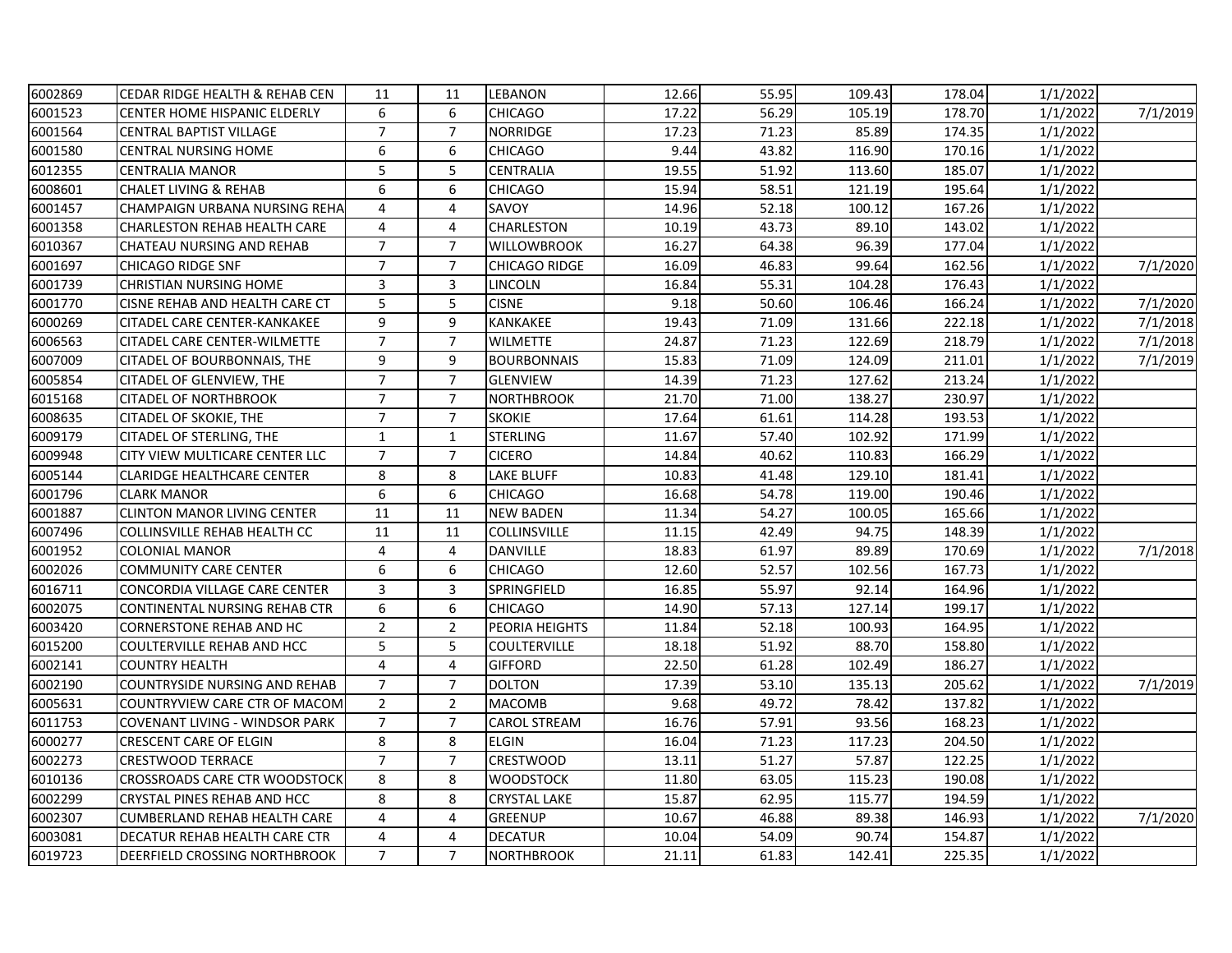| 6005276 | DIXON REHAB AND HCC                       | $\mathbf{1}$   | $\mathbf{1}$   | <b>DIXON</b>           | 11.18 | 59.88 | 99.36  | 170.42 | 1/1/2022 |          |
|---------|-------------------------------------------|----------------|----------------|------------------------|-------|-------|--------|--------|----------|----------|
| 6002521 | DOBSON PLAZA NURSING & REHAB              | $\overline{7}$ | $\overline{7}$ | <b>EVANSTON</b>        | 19.75 | 49.81 | 107.98 | 177.54 | 1/1/2022 | 7/1/2020 |
| 6002539 | DOCTORS NURSING AND REHAB CTR             | 5              | 5              | <b>SALEM</b>           | 13.36 | 45.51 | 116.72 | 175.59 | 1/1/2022 |          |
| 6002943 | DUQUOIN NURSING & REHABILITATI            | 5              | 5              | DU QUOIN               | 13.69 | 40.79 | 102.72 | 157.20 | 1/1/2022 |          |
| 6003222 | <b>EAST BANK CENTER</b>                   | $\mathbf{1}$   | $\mathbf{1}$   | LOVES PARK             | 5.37  | 62.94 | 103.44 | 171.75 | 1/1/2022 |          |
| 6007025 | <b>EASTSIDE HEALTH AND REHAB CENT</b>     | 3              | 3              | PITTSFIELD             | 11.95 | 45.41 | 95.18  | 152.54 | 1/1/2022 | 7/1/2018 |
| 6009237 | <b>EASTVIEW TERRACE</b>                   | $\overline{4}$ | 4              | <b>SULLIVAN</b>        | 10.96 | 50.59 | 95.95  | 157.50 | 1/1/2022 |          |
| 6002679 | <b>EDEN VILLAGE</b>                       | 11             | 11             | <b>GLEN CARBON</b>     | 13.40 | 47.05 | 79.83  | 140.28 | 1/1/2022 | 7/1/2018 |
| 6002729 | <b>EDWARDSVILLE NURSING &amp; REHABIL</b> | 11             | 11             | <b>EDWARDSVILLE</b>    | 12.89 | 51.03 | 119.74 | 183.66 | 1/1/2022 | 7/1/2018 |
| 6009559 | EFFINGHAM REHAB & HEALTH CC               | 5              | 5              | <b>EFFINGHAM</b>       | 11.24 | 48.11 | 99.79  | 159.14 | 1/1/2022 | 7/1/2019 |
| 6002745 | EL PASO HEALTH CARE CENTER                | $\overline{2}$ | $\overline{2}$ | EL PASO                | 12.05 | 46.70 | 92.62  | 151.37 | 1/1/2022 |          |
| 6003248 | ELDORADO REHAB & HEALTHCARE LI            | 5              | 5              | <b>ELDORADO</b>        | 13.54 | 37.72 | 98.68  | 149.94 | 1/1/2022 | 7/1/2019 |
| 6003594 | ELEVATE CARE CHICAGO NORTH                | 6              | 6              | <b>CHICAGO</b>         | 16.92 | 63.07 | 146.78 | 226.77 | 1/1/2022 | 7/1/2019 |
| 6005904 | ELEVATE CARE COUNTRY CLUB HILL            | $\overline{7}$ | $\overline{7}$ | <b>COUNTRY CLUB HI</b> | 22.74 | 63.57 | 123.01 | 209.32 | 1/1/2022 |          |
| 6002851 | ELEVATE CARE IRVING PARK                  | 6              | 6              | <b>CHICAGO</b>         | 15.56 | 62.20 | 112.79 | 190.55 | 1/1/2022 | 7/1/2018 |
| 6006191 | <b>ELEVATE CARE NILES</b>                 | $\overline{7}$ | $\overline{7}$ | <b>NILES</b>           | 17.36 | 59.67 | 146.21 | 223.24 | 1/1/2022 |          |
| 6003214 | <b>ELEVATE CARE NORTH BRANCH</b>          | $\overline{7}$ | $\overline{7}$ | <b>NILES</b>           | 16.75 | 62.81 | 135.62 | 215.18 | 1/1/2022 |          |
| 6003586 | <b>ELEVATE CARE NORTHBROOK</b>            | $\overline{7}$ | $\overline{7}$ | <b>NORTHBROOK</b>      | 15.63 | 56.37 | 121.24 | 193.24 | 1/1/2022 | 7/1/2018 |
| 6001119 | <b>ELEVATE CARE RIVERWOODS</b>            | 8              | 8              | <b>RIVERWOODS</b>      | 16.73 | 61.86 | 130.03 | 208.62 | 1/1/2022 | 7/1/2020 |
| 6006647 | <b>ELEVATE CARE WAUKEGAN</b>              | 8              | 8              | WAUKEGAN               | 11.79 | 56.71 | 127.78 | 196.28 | 1/1/2022 |          |
| 6008833 | ELEVATE ST ANDREW LIVING COMM             | $\overline{7}$ | $\overline{7}$ | <b>NILES</b>           | 12.75 | 57.91 | 127.95 | 198.61 | 1/1/2022 |          |
| 6002828 | <b>ELMHURST EXTENDED CARE CENTER</b>      | $\overline{7}$ | $\overline{7}$ | <b>ELMHURST</b>        | 11.94 | 62.44 | 90.59  | 164.97 | 1/1/2022 |          |
| 6005961 | ELMWOOD NURSING AND REHAB CTR             | 11             | 11             | <b>MARYVILLE</b>       | 13.40 | 54.57 | 97.34  | 165.31 | 1/1/2022 |          |
| 6002844 | <b>ELMWOOD TERRACE HEALTHCARE CT</b>      | 8              | 8              | <b>AURORA</b>          | 11.11 | 66.74 | 115.95 | 193.80 | 1/1/2022 |          |
| 6005425 | <b>ENFIELD REHAB HEALTH CARE</b>          | 5              | 6              | <b>PEORIA</b>          | 9.34  | 49.98 | 117.25 | 176.57 | 1/1/2022 | 7/1/2018 |
| 6004667 | <b>ESTATES OF HYDE PARK</b>               | 6              | 6              | <b>CHICAGO</b>         | 14.72 | 61.61 | 140.20 | 216.53 | 1/1/2022 |          |
| 6002901 | <b>EVENGLOW LODGE</b>                     | 4              | 4              | <b>PONTIAC</b>         | 13.82 | 55.77 | 86.77  | 156.36 | 1/1/2022 |          |
| 6002133 | <b>EVERGREEN NURSING AND REHAB CT</b>     | 5              | 5              | <b>EFFINGHAM</b>       | 10.62 | 47.52 | 106.33 | 164.47 | 1/1/2022 |          |
| 6002950 | <b>FAIR HAVENS SENIOR LIVING</b>          | $\overline{4}$ | $\overline{4}$ | <b>DECATUR</b>         | 14.96 | 57.77 | 110.36 | 183.09 | 1/1/2022 | 7/1/2020 |
| 6002976 | <b>FAIR OAKS HEALTH CARE CENTER</b>       | 8              | 8              | <b>CRYSTAL LAKE</b>    | 15.55 | 71.23 | 102.37 | 189.15 | 1/1/2022 |          |
| 6002984 | FAIR OAKS REHAB AND HCC                   | $\mathbf{1}$   | $\mathbf{1}$   | <b>SOUTH BELOIT</b>    | 15.87 | 59.53 | 94.57  | 169.97 | 1/1/2022 |          |
| 6003024 | <b>FAIRHAVEN CHRISTIAN RET HOME</b>       | $\mathbf{1}$   | $\mathbf{1}$   | <b>ROCKFORD</b>        | 16.41 | 62.94 | 79.57  | 158.92 | 1/1/2022 |          |
| 6001051 | IFAIRMONT CARE                            | 6              | 6              | <b>CHICAGO</b>         | 21.39 | 71.23 | 116.25 | 208.87 | 1/1/2022 |          |
| 6003040 | <b>FAIRVIEW HAVEN NURSING HOME</b>        | 4              | 4              | <b>FAIRBURY</b>        | 13.93 | 61.97 | 86.48  | 162.38 | 1/1/2022 |          |
| 6003099 | <b>FAIRVIEW REHAB &amp; HEALTHCARE</b>    | 5              | 5              | DU QUOIN               | 11.78 | 42.62 | 92.99  | 147.39 | 1/1/2022 | 7/1/2018 |
| 6008155 | <b>FARGO HEALTH CARE CENTER</b>           | 6              | 6              | <b>CHICAGO</b>         | 14.65 | 52.51 | 94.15  | 161.31 | 1/1/2022 |          |
| 6004824 | FARMER CITY REHAB AND HC                  | $\overline{4}$ | 4              | <b>FARMER CITY</b>     | 12.11 | 49.07 | 95.75  | 156.93 | 1/1/2022 |          |
| 6003115 | <b>FARMINGTON COUNTRY MANOR</b>           | $\overline{2}$ | $\overline{2}$ | <b>FARMINGTON</b>      | 12.37 | 59.64 | 85.40  | 157.41 | 1/1/2022 |          |
| 6003123 | FAYETTE COUNTY HOSPITAL NH                | 5              | 5              | VANDALIA               | 6.15  | 51.92 | 83.42  | 141.49 | 1/1/2022 |          |
| 6001614 | <b>FIRESIDE HOUSE OF CENTRALIA</b>        | 5              | 5              | CENTRALIA              | 10.38 | 51.20 | 90.36  | 151.94 | 1/1/2022 |          |
| 6000939 | IFLANAGAN REHABILITATION HCC              | 4              | 4              | <b>FLANAGAN</b>        | 11.09 | 52.18 | 135.18 | 198.45 | 1/1/2022 | 7/1/2019 |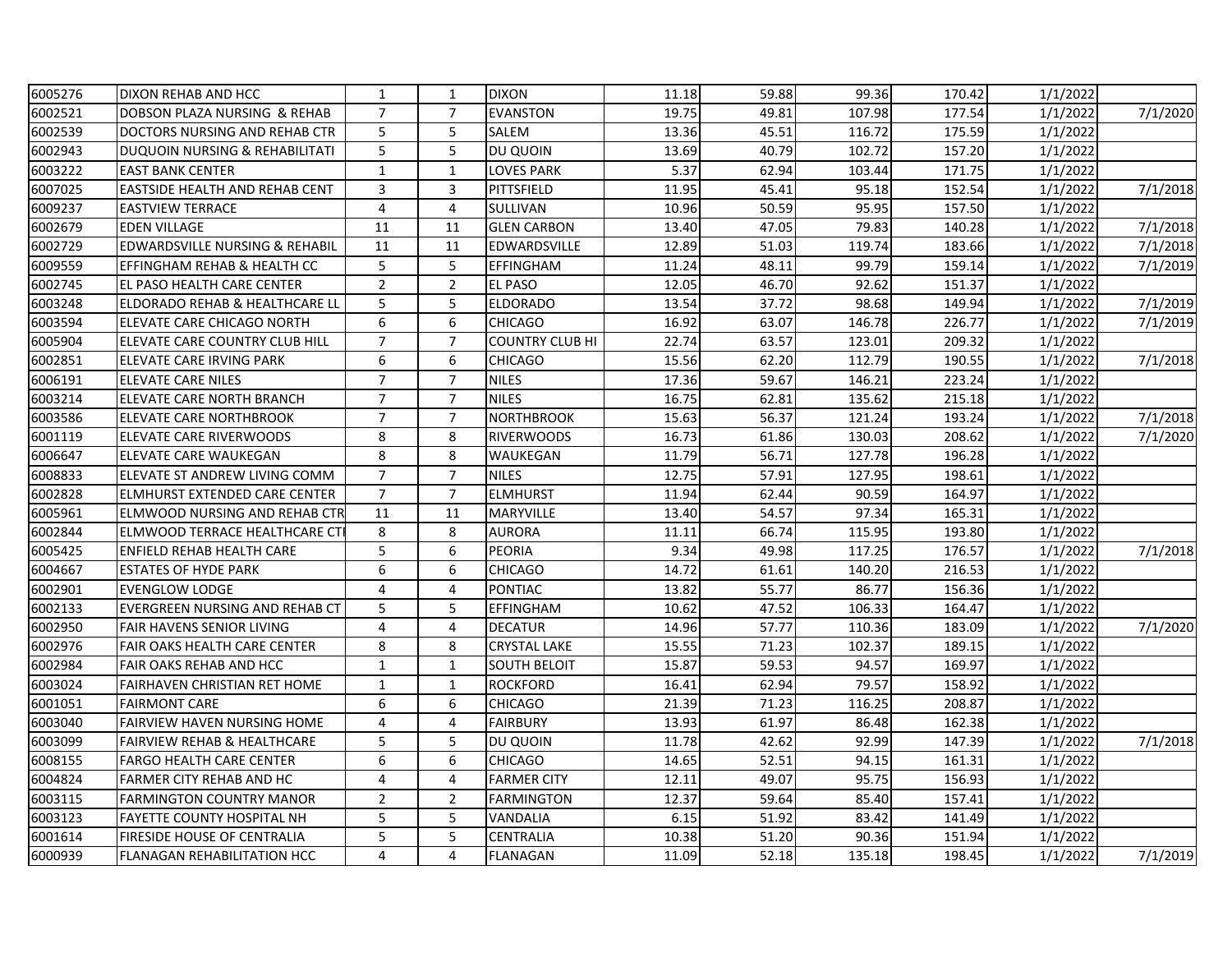| 6003172 | <b>FLORA GARDENS CARE CENTER</b>          | 5              | 5              | <b>FLORA</b>          | 10.68 | 42.61 | 101.34 | 154.63 | 1/1/2022 |          |
|---------|-------------------------------------------|----------------|----------------|-----------------------|-------|-------|--------|--------|----------|----------|
| 6003156 | FLORA REHAB HEALTH CARE CTR               | 5              | 5              | <b>FLORA</b>          | 11.82 | 45.45 | 96.09  | 153.36 | 1/1/2022 |          |
| 6003180 | <b>FLORENCE NURSING HOME</b>              | 8              | 8              | <b>MARENGO</b>        | 12.61 | 58.57 | 122.96 | 194.14 | 1/1/2022 |          |
| 6003198 | FONDULAC REHAB AND HEALTH CARE            | $\overline{2}$ | $\overline{2}$ | <b>EAST PEORIA</b>    | 12.22 | 53.07 | 97.45  | 162.74 | 1/1/2022 |          |
| 6001135 | FOREST CITY REHAB AND NRSG CTR            | 1              | $\mathbf{1}$   | <b>ROCKFORD</b>       | 12.58 | 43.68 | 101.05 | 157.31 | 1/1/2022 |          |
| 6000483 | FOREST VIEW REHAB NURSING CTR             | $\overline{7}$ | $\overline{7}$ | <b>ITASCA</b>         | 15.41 | 57.02 | 140.81 | 213.24 | 1/1/2022 | 7/1/2018 |
| 6000137 | FOSTER HEALTH AND REHAB CENTER            | 6              | 6              | <b>CHICAGO</b>        | 14.85 | 58.55 | 113.42 | 186.82 | 1/1/2022 |          |
| 6012413 | FRANCISCAN VILLAGE                        | $\overline{7}$ | $\overline{7}$ | <b>LEMONT</b>         | 18.18 | 71.23 | 88.34  | 177.75 | 1/1/2022 |          |
| 6003289 | <b>FRANKFORT HEALTHCARE REHAB CTR</b>     | 5              | 5              | <b>WEST FRANKFORT</b> | 9.68  | 51.21 | 98.25  | 159.14 | 1/1/2022 |          |
| 6003297 | <b>FRANKFORT TERRACE</b>                  | 9              | 9              | <b>FRANKFORT</b>      | 10.80 | 47.41 | 78.57  | 136.78 | 1/1/2022 |          |
| 6003305 | FRANKLIN GROVE LIVING REHAB               | $\mathbf{1}$   | $\mathbf{1}$   | <b>FRANKLIN GROVE</b> | 14.12 | 62.43 | 113.15 | 189.70 | 1/1/2022 |          |
| 6003321 | <b>FREEBURG CARE CENTER</b>               | 11             | 11             | <b>FREEBURG</b>       | 12.56 | 40.00 | 79.67  | 132.23 | 1/1/2022 |          |
| 6003388 | <b>FRIENDSHIP MANOR</b>                   | 10             | 10             | <b>ROCK ISLAND</b>    | 15.13 | 62.46 | 85.29  | 162.88 | 1/1/2022 |          |
| 6015895 | FRIENDSHIP MANOR HEALTH CARE              | 5              | 5              | NASHVILLE             | 12.70 | 43.52 | 91.10  | 147.32 | 1/1/2022 | 7/1/2020 |
| 6003404 | FRIENDSHIP VILLAGE OF SCHAUMBU            | $\overline{7}$ | $\overline{7}$ | <b>SCHAUMBURG</b>     | 16.97 | 64.58 | 102.36 | 183.91 | 1/1/2022 |          |
| 6003438 | <b>GALENA STAUSS NURSING HOME</b>         | 1              | $\mathbf{1}$   | GALENA                | 7.78  | 52.87 | 85.31  | 145.96 | 1/1/2022 |          |
| 6007975 | <b>GALLATIN MANOR</b>                     | 5              | 5              | RIDGWAY               | 10.53 | 48.74 | 161.23 | 220.50 | 1/1/2022 | 7/1/2019 |
| 6009567 | <b>GARDENVIEW MANOR</b>                   | $\overline{4}$ | 4              | <b>DANVILLE</b>       | 11.95 | 46.69 | 91.88  | 150.52 | 1/1/2022 |          |
| 6000467 | <b>GENERATIONS AT APPLEWOOD</b>           | $\overline{7}$ | $\overline{7}$ | <b>MATTESON</b>       | 22.69 | 62.26 | 108.07 | 193.02 | 1/1/2022 | 7/1/2019 |
| 6008270 | <b>GENERATIONS AT ELMWOOD PARK</b>        | $\overline{7}$ | $\overline{7}$ | <b>ELMWOOD PARK</b>   | 18.63 | 60.88 | 128.12 | 207.63 | 1/1/2022 |          |
| 6006514 | <b>GENERATIONS AT NEIGHBORS</b>           | $\mathbf{1}$   | $\mathbf{1}$   | <b>BYRON</b>          | 18.07 | 57.62 | 102.17 | 177.86 | 1/1/2022 |          |
| 6006837 | <b>GENERATIONS AT OAKTON PAVILLIO</b>     | $\overline{7}$ | $\overline{7}$ | <b>DES PLAINES</b>    | 18.01 | 55.19 | 113.55 | 186.75 | 1/1/2022 |          |
| 6000293 | <b>GENERATIONS AT PEORIA</b>              | $\overline{2}$ | $\overline{2}$ | PEORIA                | 17.37 | 61.97 | 118.89 | 198.23 | 1/1/2022 | 7/1/2020 |
| 6007793 | <b>GENERATIONS AT REGENCY</b>             | $\overline{7}$ | $\overline{7}$ | <b>NILES</b>          | 21.04 | 58.30 | 118.46 | 197.80 | 1/1/2022 |          |
| 6008056 | <b>GENERATIONS AT RIVERVIEW</b>           | $\overline{2}$ | $\overline{2}$ | <b>EAST PEORIA</b>    | 16.76 | 61.97 | 145.32 | 224.05 | 1/1/2022 |          |
| 6008130 | <b>GENERATIONS AT ROCK ISLAND</b>         | 10             | 10             | <b>ROCK ISLAND</b>    | 13.59 | 48.65 | 94.27  | 156.51 | 1/1/2022 |          |
| 6003552 | <b>GIBSON COMMUNITY HOSPITAL ANNE</b>     | 4              | 4              | GIBSON CITY           | 15.97 | 61.97 | 90.79  | 168.73 | 1/1/2022 |          |
| 6003578 | <b>GILMAN HEALTHCARE CENTER</b>           | $\overline{4}$ | 4              | <b>GILMAN</b>         | 13.97 | 51.87 | 97.65  | 163.49 | 1/1/2022 |          |
| 6003610 | <b>GLEN VIEW TERRACE NURSING CTR</b>      | $\overline{7}$ | $\overline{7}$ | <b>GLENVIEW</b>       | 18.90 | 71.23 | 124.15 | 214.28 | 1/1/2022 |          |
| 6003636 | <b>GOLDEN GOOD SHEPHERD HOME</b>          | $\mathbf{3}$   | 3              | <b>GOLDEN</b>         | 10.43 | 55.14 | 81.81  | 147.38 | 1/1/2022 |          |
| 6003685 | GOOD SAMARITAN HOME OF QUINCY             | 3              | 3              | <b>QUINCY</b>         | 16.84 | 55.97 | 78.43  | 151.24 | 1/1/2022 |          |
| 6005573 | <b>GOOD SAMARITAN PONTIAC</b>             | 4              | 4              | <b>PONTIAC</b>        | 22.49 | 51.26 | 88.04  | 161.79 | 1/1/2022 |          |
| 6003727 | GOTTLIEB MEMORIAL HOSPITAL                | $\overline{7}$ | $\overline{7}$ | <b>MELROSE PARK</b>   | 7.85  | 71.23 | 127.45 | 206.53 | 7/1/2021 |          |
| 6060524 | <b>GRAHAM HOSP EXT CARE FACILITY</b>      | $\overline{2}$ | $\overline{2}$ | CANTON                | 12.52 | 61.97 | 76.37  | 150.86 | 1/1/2022 | 7/1/2018 |
| 6001986 | <b>GRANITE NURSING AND REHAB CTR</b>      | 11             | 11             | <b>GRANITE CITY</b>   | 17.95 | 55.95 | 101.93 | 175.83 | 1/1/2022 |          |
| 6015499 | GREEK AMERICAN REHAB CARE CTR             | $\overline{7}$ | $\overline{7}$ | <b>WHEELING</b>       | 18.18 | 62.33 | 122.43 | 202.94 | 1/1/2022 | 7/1/2019 |
| 6016570 | <b>GREENFIELDS OF GENEVA</b>              | 8              | 8              | <b>GENEVA</b>         | 18.18 | 71.23 | 115.18 | 204.59 | 1/1/2022 |          |
| 6004493 | <b>GREENVILLE NURSING &amp; REHABILIT</b> | 5              | 11             | GREENVILLE            | 12.58 | 45.86 | 87.43  | 145.87 | 1/1/2022 | 7/1/2019 |
| 6003511 | <b>GROSSE POINTE MANOR</b>                | $\overline{7}$ | $\overline{7}$ | <b>NILES</b>          | 20.30 | 63.58 | 153.68 | 237.56 | 1/1/2022 |          |
| 6008593 | <b>GROVE AT THE LAKE, THE</b>             | 8              | 8              | ZION                  | 17.26 | 54.88 | 133.93 | 206.07 | 1/1/2022 |          |
| 6003008 | <b>GROVE OF BERWYN, THE</b>               | $\overline{7}$ | $\overline{7}$ | <b>BERWYN</b>         | 17.93 | 58.29 | 119.30 | 195.52 | 1/1/2022 |          |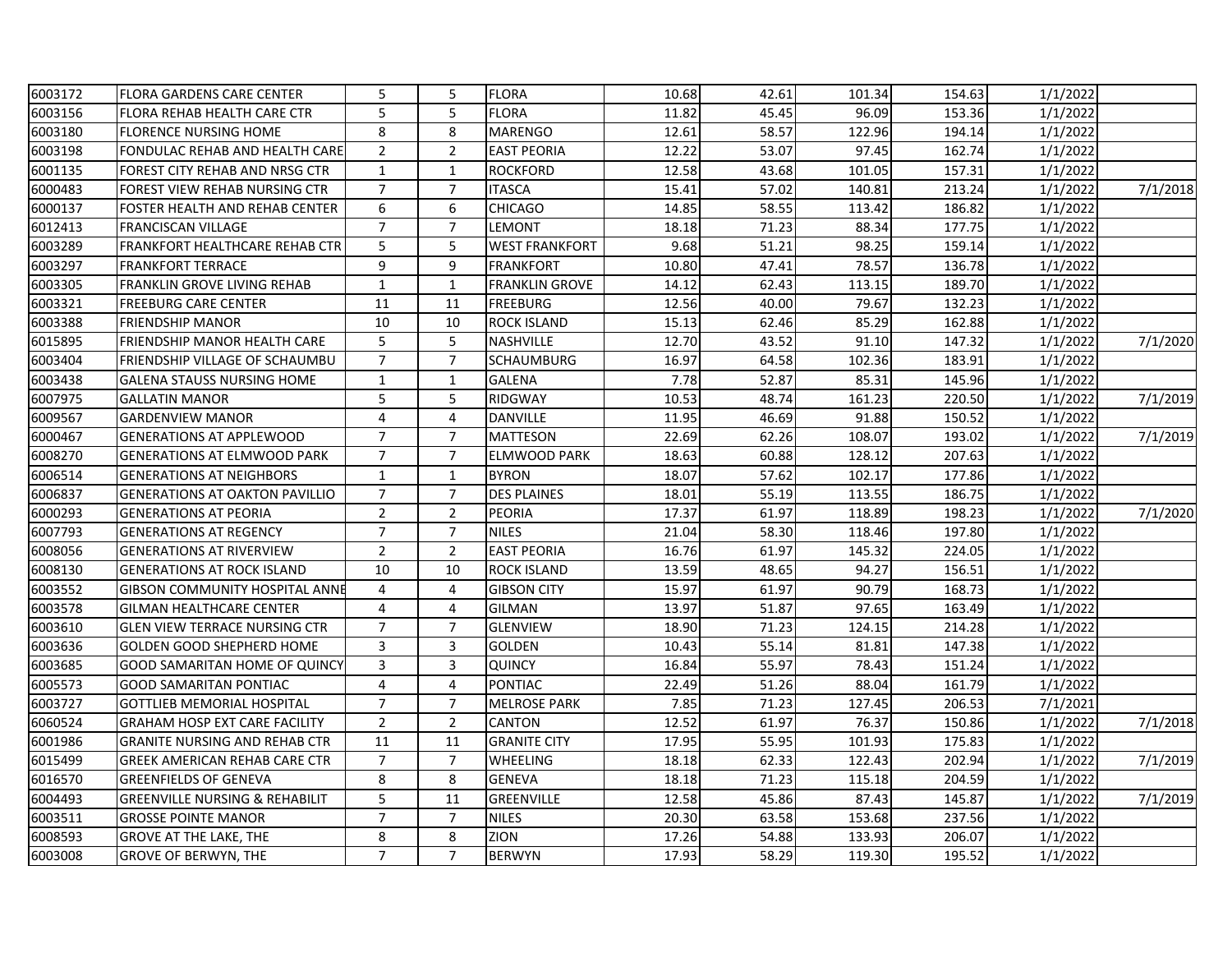| 6010144 | <b>GROVE OF ELMHURST, THE</b>           | $\overline{7}$          | $\overline{7}$ | <b>ELMHURST</b>        | 12.90 | 61.22 | 141.54 | 215.66 | 1/1/2022 |          |
|---------|-----------------------------------------|-------------------------|----------------|------------------------|-------|-------|--------|--------|----------|----------|
| 6008916 | <b>GROVE OF EVANSTON L &amp; R, THE</b> | $\overline{7}$          | $\overline{7}$ | <b>EVANSTON</b>        | 19.63 | 63.75 | 121.74 | 205.12 | 1/1/2022 |          |
| 6000574 | <b>GROVE OF FOX VALLEY</b>              | 8                       | 8              | <b>AURORA</b>          | 19.36 | 63.87 | 127.40 | 210.63 | 1/1/2022 |          |
| 6003057 | GROVE OF LAGRANGE PARK, THE             | $\overline{7}$          | $\overline{7}$ | LA GRANGE PARK         | 20.04 | 63.59 | 133.01 | 216.64 | 1/1/2022 | 7/1/2020 |
| 6003412 | <b>GROVE OF NORTHBROOK, THE</b>         | $\overline{7}$          | $\overline{7}$ | <b>NORTHBROOK</b>      | 18.62 | 60.64 | 128.15 | 207.41 | 1/1/2022 | 7/1/2019 |
| 6009625 | <b>GROVE OF SKOKIE, THE</b>             | $\overline{7}$          | $\overline{7}$ | <b>SKOKIE</b>          | 17.04 | 59.02 | 131.72 | 207.78 | 1/1/2022 |          |
| 6007439 | <b>GROVE OF ST CHARLES</b>              | 8                       | 8              | <b>SAINT CHARLES</b>   | 18.22 | 71.23 | 119.41 | 208.86 | 1/1/2022 | 7/1/2020 |
| 6005979 | HALLMARK HEALTHCARE OF CARLINV          | 3                       | 3              | CARLINVILLE            | 10.32 | 55.97 | 102.87 | 169.16 | 1/1/2022 |          |
| 6003933 | HALLMARK HEALTHCARE OF PEKIN            | $\overline{2}$          | $\overline{2}$ | PEKIN                  | 13.16 | 58.35 | 114.57 | 186.08 | 1/1/2022 |          |
| 6003974 | HAMILTON MEM REHAB AND HCC              | 5                       | 5              | MC LEANSBORO           | 13.26 | 51.92 | 96.62  | 161.80 | 1/1/2022 |          |
| 6004006 | HAMMOND HENRY DISTRICT HOSPITA          | 10                      | 10             | <b>GENESEO</b>         | 16.84 | 62.94 | 83.82  | 163.60 | 1/1/2022 |          |
| 6013684 | HARMONY NURSING AND REHAB CTR           | 6                       | 6              | <b>CHICAGO</b>         | 21.44 | 65.90 | 126.01 | 213.35 | 1/1/2022 |          |
| 6004089 | HAVANA HEALTH CARE CENTER               | 3                       | 3              | <b>HAVANA</b>          | 13.24 | 45.63 | 79.10  | 137.97 | 1/1/2022 |          |
| 6015317 | HAWTHORNE INN OF DANVILLE               | $\overline{4}$          | $\overline{4}$ | <b>DANVILLE</b>        | 15.75 | 56.41 | 85.73  | 157.89 | 1/1/2022 |          |
| 6016901 | <b>HEALTHBRIDGE OF ARLINGTON HTS</b>    | $\overline{7}$          | $\overline{7}$ | <b>ARLINGTON HEIGH</b> | 23.30 | 57.91 | 171.73 | 252.94 | 1/1/2022 |          |
| 6009310 | <b>HEARTHSTONE MANOR</b>                | 8                       | 8              | <b>WOODSTOCK</b>       | 14.54 | 70.24 | 114.61 | 199.39 | 1/1/2022 |          |
| 6004121 | <b>HEARTLAND NURSING AND REHAB</b>      | $\overline{4}$          | 4              | CASEY                  | 15.01 | 55.96 | 89.86  | 160.83 | 1/1/2022 | 7/1/2020 |
| 6003446 | <b>HEARTLAND OF GALESBURG</b>           | $\overline{2}$          | $\overline{2}$ | <b>GALESBURG</b>       | 17.87 | 61.97 | 100.25 | 180.09 | 1/1/2022 | 7/1/2019 |
| 6006233 | <b>HEARTLAND OF MOLINE</b>              | 10                      | 10             | <b>MOLINE</b>          | 17.95 | 61.59 | 82.23  | 161.77 | 1/1/2022 | 7/1/2019 |
| 6013437 | <b>HEARTLAND SENIOR LIVING</b>          | $\overline{4}$          | $\overline{4}$ | <b>NEOGA</b>           | 16.26 | 58.63 | 97.88  | 172.77 | 1/1/2022 | 7/1/2020 |
| 6004139 | HEATHER HEALTH CARE CENTER              | $\overline{7}$          | $\overline{7}$ | <b>HARVEY</b>          | 18.28 | 61.11 | 101.05 | 180.44 | 1/1/2022 |          |
| 6006704 | HELIA HEALTHCARE OF BELLEVILLE          | 11                      | 11             | <b>BELLEVILLE</b>      | 9.81  | 50.42 | 162.02 | 222.25 | 1/1/2022 |          |
| 6016091 | HELIA HEALTHCARE OF BENTON              | 5                       | 5              | <b>BENTON</b>          | 4.32  | 51.92 | 116.66 | 172.90 | 1/1/2022 |          |
| 6005870 | HELIA HEALTHCARE OF ENERGY              | 5                       | 5              | <b>ENERGY</b>          | 8.43  | 50.18 | 104.86 | 163.47 | 1/1/2022 |          |
| 6006548 | HELIA HEALTHCARE OF NEWTON              | 5                       | 9              | <b>NEWTON</b>          | 8.81  | 51.92 | 108.10 | 168.83 | 1/1/2022 |          |
| 6006910 | HELIA HEALTHCARE OF OLNEY               | 5                       | 5              | <b>OLNEY</b>           | 10.75 | 47.89 | 106.39 | 165.03 | 1/1/2022 |          |
| 6003255 | HELIA SOUTHBELT HEALTHCARE              | 11                      | 11             | <b>BELLEVILLE</b>      | 11.59 | 53.39 | 99.75  | 164.73 | 1/1/2022 |          |
| 6012066 | HENDERSON CO RETIREMENT CENTER          | $\overline{2}$          | $\overline{2}$ | STRONGHURST            | 12.85 | 53.94 | 91.81  | 158.60 | 1/1/2022 |          |
| 6003917 | HENRY AND JANE VONDERLIETH CTR          | 3                       | 3              | <b>MOUNT PULASKI</b>   | 13.40 | 55.97 | 108.02 | 177.39 | 1/1/2022 |          |
| 6011613 | HENRY REHAB AND NURSING                 | $\overline{2}$          | $\overline{2}$ | <b>HENRY</b>           | 17.85 | 61.18 | 78.88  | 157.91 | 1/1/2022 | 7/1/2019 |
| 6000756 | <b>HERITAGE HEALTH</b>                  | 3                       | 3              | <b>JACKSONVILLE</b>    | 13.79 | 55.48 | 118.36 | 187.63 | 1/1/2022 |          |
| 6000780 | HERITAGE HEALTH BEARDSTOWN              | 3                       | 3              | <b>BEARDSTOWN</b>      | 12.75 | 55.97 | 98.60  | 167.32 | 1/1/2022 | 7/1/2020 |
| 6004261 | HERITAGE HEALTH BLOOMINGTON             | 4                       | 4              | <b>BLOOMINGTON</b>     | 18.46 | 61.97 | 98.64  | 179.07 | 1/1/2022 |          |
| 6000723 | HERITAGE HEALTH CARLINVILLE             | 3                       | 3              | CARLINVILLE            | 15.67 | 55.97 | 111.68 | 183.32 | 1/1/2022 | 7/1/2019 |
| 6007199 | HERITAGE HEALTH CHILLICOTHE             | $\overline{2}$          | $\overline{2}$ | <b>CHILLICOTHE</b>     | 17.36 | 58.79 | 103.67 | 179.82 | 1/1/2022 |          |
| 6002083 | <b>HERITAGE HEALTH DWIGHT</b>           | $\overline{\mathbf{4}}$ | 4              | <b>DWIGHT</b>          | 16.20 | 61.97 | 107.99 | 186.16 | 1/1/2022 | 7/1/2018 |
| 6005920 | HERITAGE HEALTH EL PASO                 | $\overline{2}$          | $\overline{2}$ | <b>EL PASO</b>         | 16.72 | 61.97 | 109.37 | 188.06 | 1/1/2022 |          |
| 6006902 | HERITAGE HEALTH ELGIN                   | 8                       | 8              | <b>ELGIN</b>           | 14.27 | 69.09 | 130.68 | 214.04 | 1/1/2022 |          |
| 6003560 | <b>HERITAGE HEALTH GIBSON CITY</b>      | 4                       | 4              | <b>GIBSON CITY</b>     | 14.80 | 59.68 | 109.83 | 184.31 | 1/1/2022 | 7/1/2018 |
| 6000681 | <b>HERITAGE HEALTH GILLESPIE</b>        | 3                       | 3              | <b>GILLESPIE</b>       | 12.41 | 54.38 | 90.09  | 156.88 | 1/1/2022 |          |
| 6004592 | <b>HERITAGE HEALTH HOOPESTON</b>        | 4                       | $\overline{4}$ | <b>HOOPESTON</b>       | 17.99 | 57.68 | 98.80  | 174.47 | 1/1/2022 |          |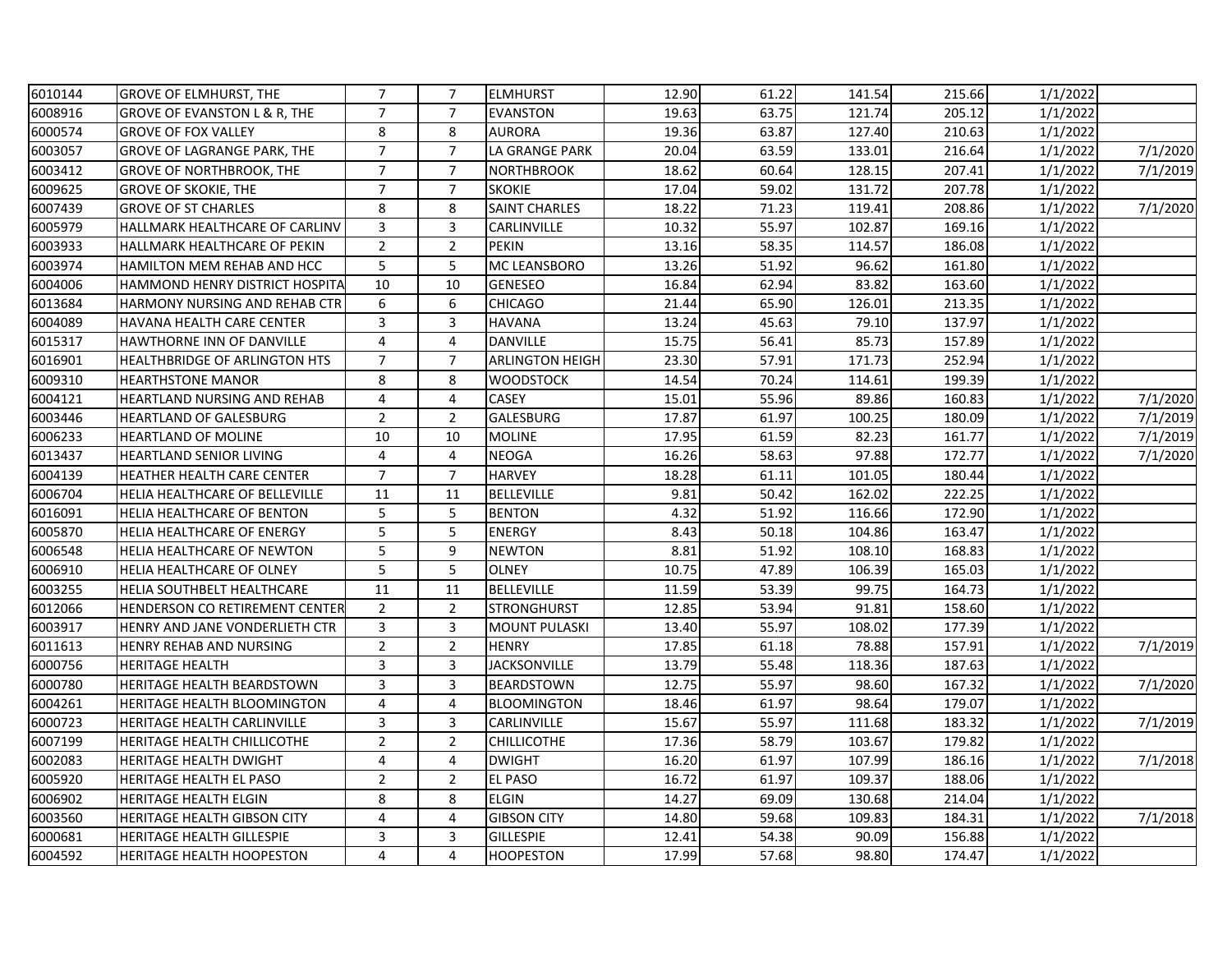| 6000699 | <b>HERITAGE HEALTH LITCHFIELD</b>   | 3              | 3              | LITCHFIELD             | 13.64 | 54.41 | 97.73  | 165.78 | 1/1/2022 |          |
|---------|-------------------------------------|----------------|----------------|------------------------|-------|-------|--------|--------|----------|----------|
| 6004253 | <b>HERITAGE HEALTH MENDOTA</b>      | $\overline{2}$ | $\overline{2}$ | <b>MENDOTA</b>         | 13.89 | 58.45 | 119.76 | 192.10 | 1/1/2022 | 7/1/2019 |
| 6005367 | <b>HERITAGE HEALTH MINONK</b>       | $\overline{2}$ | $\overline{2}$ | <b>MINONK</b>          | 15.84 | 61.40 | 103.55 | 180.79 | 1/1/2022 |          |
| 6010128 | <b>HERITAGE HEALTH MOUNT ZION</b>   | 4              | 4              | <b>MOUNT ZION</b>      | 16.56 | 60.60 | 103.23 | 180.39 | 1/1/2022 |          |
| 6004287 | HERITAGE HEALTH MT STERLING         | 3              | 3              | <b>MOUNT STERLING</b>  | 13.68 | 54.76 | 89.97  | 158.41 | 1/1/2022 |          |
| 6008510 | <b>HERITAGE HEALTH NORMAL</b>       | $\overline{4}$ | 4              | <b>NORMAL</b>          | 16.29 | 61.97 | 106.39 | 184.65 | 1/1/2022 |          |
| 6000707 | <b>HERITAGE HEALTH PANA</b>         | 3              | 3              | <b>PANA</b>            | 13.23 | 54.33 | 108.00 | 175.56 | 1/1/2022 |          |
| 6004303 | <b>HERITAGE HEALTH PERU</b>         | $\overline{2}$ | $\overline{2}$ | PERU                   | 15.13 | 59.55 | 120.92 | 195.60 | 1/1/2022 |          |
| 6002125 | <b>HERITAGE HEALTH ROBINSON</b>     | 5              | 5              | <b>ROBINSON</b>        | 14.81 | 51.92 | 103.33 | 170.06 | 1/1/2022 | 7/1/2020 |
| 6004279 | <b>HERITAGE HEALTH SPRINGFIELD</b>  | 3              | 3              | SPRINGFIELD            | 18.54 | 55.97 | 111.33 | 185.84 | 1/1/2022 |          |
| 6000715 | <b>HERITAGE HEALTH STAUNTON</b>     | 3              | 3              | <b>STAUNTON</b>        | 12.01 | 55.97 | 93.67  | 161.65 | 1/1/2022 |          |
| 6004311 | <b>HERITAGE HEALTH STREATOR</b>     | $\overline{2}$ | $\overline{2}$ | <b>STREATOR</b>        | 16.57 | 59.75 | 125.99 | 202.31 | 1/1/2022 |          |
| 6009690 | <b>HERITAGE HEALTH WALNUT</b>       | $\overline{2}$ | $\overline{2}$ | WALNUT                 | 12.72 | 61.97 | 105.64 | 180.33 | 1/1/2022 | 7/1/2019 |
| 6004337 | <b>HERITAGE SQUARE</b>              | $\mathbf 1$    | $\mathbf{1}$   | <b>DIXON</b>           | 12.52 | 62.35 | 99.50  | 174.37 | 1/1/2022 | 7/1/2019 |
| 6004352 | <b>HICKORY NURSING PAVILION</b>     | $\overline{7}$ | $\overline{7}$ | <b>HICKORY HILLS</b>   | 16.15 | 56.08 | 90.17  | 162.40 | 1/1/2022 | 7/1/2018 |
| 6016687 | <b>HICKORY POINT CHRISTIAN VILL</b> | 4              | 4              | FORSYTH                | 16.85 | 61.97 | 93.53  | 172.35 | 1/1/2021 |          |
| 6001663 | <b>HIGHLAND HEALTH CARE CENTER</b>  | 11             | 11             | HIGHLAND               | 9.69  | 53.59 | 104.36 | 167.64 | 1/1/2022 |          |
| 6000392 | <b>HIGHLAND OAKS</b>                | 8              | 8              | <b>ELGIN</b>           | 14.39 | 69.49 | 89.07  | 172.95 | 1/1/2022 |          |
| 6004410 | HILLCREST RETIREMENT VILLAGE        | 8              | 8              | <b>ROUND LAKE BEAC</b> | 13.34 | 61.51 | 125.53 | 200.38 | 1/1/2022 |          |
| 6004428 | HILLSBORO REHAB AND HLTC            | 3              | 3              | <b>HILLSBORO</b>       | 11.14 | 51.31 | 98.79  | 161.24 | 1/1/2022 |          |
| 6004451 | HILLSIDE REHAB AND CARE CENTER      | 9              | 9              | <b>YORKVILLE</b>       | 6.68  | 64.59 | 117.61 | 188.88 | 1/1/2022 |          |
| 6004477 | HILLTOP SKILLED NURSING AND RE      | 4              | 4              | CHARLESTON             | 11.49 | 56.20 | 106.21 | 173.90 | 1/1/2022 |          |
| 6004485 | HILLVIEW HEALTH CARE CENTER         | 5              | 5              | VIENNA                 | 8.72  | 50.24 | 75.80  | 134.76 | 1/1/2022 |          |
| 6004501 | <b>HITZ MEMORIAL HOME</b>           | 11             | 11             | <b>ALHAMBRA</b>        | 11.23 | 51.28 | 74.36  | 136.87 | 1/1/2022 |          |
| 6004550 | <b>HOLY FAMILY VILLA</b>            | $\overline{7}$ | $\overline{7}$ | <b>PALOS PARK</b>      | 18.18 | 71.23 | 96.20  | 185.61 | 1/1/2022 |          |
| 6006761 | HOPE CREEK NURSING AND REHABIL      | 10             | 10             | <b>EAST MOLINE</b>     | 16.85 | 57.63 | 126.38 | 200.86 | 1/1/2022 |          |
| 6016992 | IGNITE MEDICAL MCHENRY              | 8              | 8              | <b>PARK RIDGE</b>      | 19.48 | 60.64 | 122.89 | 203.01 | 1/1/2022 |          |
| 6004212 | ILLINI HERITAGE REHAB AND HC        | $\overline{4}$ | $\overline{4}$ | CHAMPAIGN              | 9.69  | 51.10 | 87.19  | 147.98 | 1/1/2022 |          |
| 6013023 | ILLINI RESTORATIVE CARE             | 10             | 10             | <b>SILVIS</b>          | 15.55 | 62.94 | 90.74  | 169.23 | 1/1/2022 |          |
| 6012579 | <b>IMBODEN CREEK LIVING CENTER</b>  | $\overline{4}$ | 4              | <b>DECATUR</b>         | 15.94 | 58.31 | 93.47  | 167.72 | 1/1/2022 |          |
| 6002778 | <b>INTEGRITY HC OF ALTON</b>        | 11             | 11             | <b>ALTON</b>           | 12.12 | 45.20 | 111.38 | 168.70 | 1/1/2022 | 7/1/2018 |
| 6001788 | <b>INTEGRITY HC OF ANNA</b>         | 5              | 5              | <b>ANNA</b>            | 10.12 | 47.32 | 109.60 | 167.04 | 1/1/2022 |          |
| 6001341 | <b>INTEGRITY HC OF BELLEVILLE</b>   | 11             | 11             | <b>BELLEVILLE</b>      | 11.34 | 45.98 | 68.62  | 125.94 | 1/1/2022 |          |
| 6009203 | <b>INTEGRITY HC OF CARBONDALE</b>   | 5              | 5              | CARBONDALE             | 12.49 | 44.36 | 110.75 | 167.60 | 1/1/2022 | 7/1/2018 |
| 6004469 | <b>INTEGRITY HC OF COBDEN</b>       | 5              | 5              | <b>COBDEN</b>          | 9.87  | 41.10 | 77.66  | 128.63 | 1/1/2022 |          |
| 6013106 | INTEGRITY HC OF COLUMBIA            | 11             | 11             | <b>COLUMBIA</b>        | 17.32 | 47.84 | 99.88  | 165.04 | 1/1/2022 | 7/1/2018 |
| 6001028 | <b>INTEGRITY HC OF GODFREY</b>      | 11             | 11             | <b>GODFREY</b>         | 12.12 | 55.41 | 110.10 | 177.63 | 1/1/2022 |          |
| 6003362 | INTEGRITY HC OF HERRIN              | 5              | 5              | <b>HERRIN</b>          | 10.41 | 51.92 | 116.71 | 179.04 | 1/1/2022 | 7/1/2018 |
| 6003230 | <b>INTEGRITY HC OF MARION</b>       | 5              | 5              | <b>MARION</b>          | 15.03 | 43.04 | 112.04 | 170.11 | 1/1/2022 |          |
| 6007116 | <b>INTEGRITY HC OF SMITHTON</b>     | 11             | 11             | <b>SMITHTON</b>        | 10.57 | 48.32 | 90.65  | 149.54 | 1/1/2022 |          |
| 6009534 | <b>INTEGRITY HC OF WOOD RIVER</b>   | 11             | 11             | <b>WOOD RIVER</b>      | 14.15 | 54.74 | 112.73 | 181.62 | 1/1/2022 |          |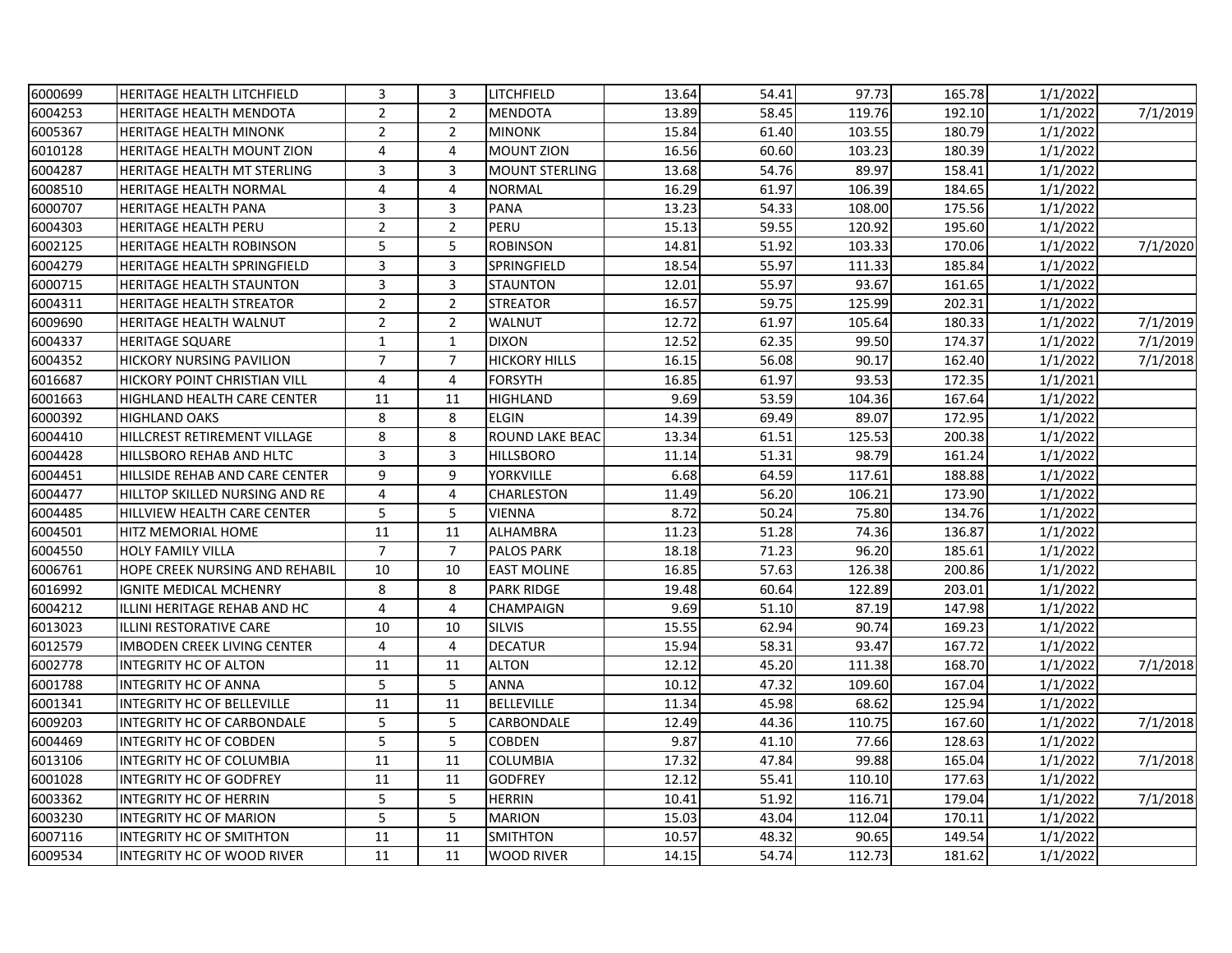| 6014633 | <b>INVERNESS HEALTH &amp; REHAB</b> | $\overline{7}$ | $\overline{7}$ | <b>INVERNESS</b>       | 22.20 | 62.63 | 105.33 | 190.16 | 1/1/2022 |          |
|---------|-------------------------------------|----------------|----------------|------------------------|-------|-------|--------|--------|----------|----------|
| 6004790 | <b>IROQUOIS RESIDENT HOME</b>       | 4              | 4              | <b>WATSEKA</b>         | 11.67 | 61.97 | 84.94  | 158.58 | 1/1/2022 |          |
| 6004840 | JACKSONVILLE SKLD NUR & REHAB       | 3              | 3              | <b>JACKSONVILLE</b>    | 11.62 | 50.07 | 122.48 | 184.17 | 1/1/2022 |          |
| 6004899 | <b>JENNINGS TERRACE</b>             | 8              | 8              | <b>AURORA</b>          | 11.85 | 46.76 | 110.83 | 169.44 | 1/1/2022 | 7/1/2020 |
| 6013312 | JERSEYVILLE MANOR                   | $\mathsf{3}$   | 3              | <b>JERSEYVILLE</b>     | 18.32 | 51.84 | 103.86 | 174.02 | 1/1/2022 |          |
| 6004907 | JERSEYVILLE NSG AND REHAB CTR       | 3              | 3              | <b>JERSEYVILLE</b>     | 16.22 | 51.71 | 103.99 | 171.92 | 1/1/2022 |          |
| 6004964 | <b>JOLIET TERRACE</b>               | 9              | 9              | <b>JOLIET</b>          | 10.57 | 51.26 | 58.24  | 120.07 | 1/1/2022 |          |
| 6005433 | JONESBORO REHAB HEALTH CARE         | 5              | 5              | <b>JONESBORO</b>       | 9.58  | 50.07 | 96.30  | 155.95 | 1/1/2022 |          |
| 6006126 | <b>KENSINGTON PLACE NRSG REHAB</b>  | 6              | 6              | <b>CHICAGO</b>         | 15.32 | 58.44 | 145.51 | 219.27 | 1/1/2022 |          |
| 6005011 | <b>KEWANEE CARE HOME</b>            | 10             | 10             | KEWANEE                | 13.38 | 54.78 | 107.26 | 175.42 | 1/1/2022 |          |
| 6008999 | <b>LACON REHAB AND NURSING</b>      | $\overline{2}$ | $\overline{2}$ | LACON                  | 5.80  | 60.91 | 136.22 | 202.93 | 1/1/2022 |          |
| 6005169 | LAKEFRONT NURSING & REHAB CENT      | 6              | 6              | <b>CHICAGO</b>         | 13.50 | 58.76 | 131.98 | 204.24 | 1/1/2022 |          |
| 6005185 | LAKELAND REHAB AND HCC              | 5              | 5              | EFFINGHAM              | 12.87 | 51.42 | 94.17  | 158.46 | 1/1/2022 |          |
| 6005227 | LAKEVIEW REHAB NURSING CENTER       | 6              | 6              | <b>CHICAGO</b>         | 13.51 | 71.23 | 132.86 | 217.60 | 1/1/2022 |          |
| 6005235 | LAKEWOOD NURSING AND REHAB CTI      | 9              | 9              | PLAINFIELD             | 18.85 | 67.87 | 118.62 | 205.34 | 1/1/2022 |          |
| 6000640 | LANDMARK OF DES PLAINES REHABI      | $\overline{7}$ | $\overline{7}$ | <b>DES PLAINES</b>     | 17.48 | 71.23 | 173.99 | 262.70 | 1/1/2022 |          |
| 6007918 | LANDMARK OF RICHTON PARK            | $\overline{7}$ | $\overline{7}$ | <b>RICHTON PARK</b>    | 18.34 | 64.48 | 130.25 | 213.07 | 1/1/2022 |          |
| 6001044 | <b>LEBANON CARE CENTER</b>          | 11             | 11             | LEBANON                | 11.01 | 41.74 | 107.98 | 160.73 | 1/1/2022 |          |
| 6005284 | LEE MANOR NURSING HM                | $\overline{7}$ | $\overline{7}$ | <b>DES PLAINES</b>     | 17.81 | 61.09 | 131.56 | 210.46 | 1/1/2022 |          |
| 6014492 | LEMONT NURSING AND REHAB CTR        | $\overline{7}$ | $\overline{7}$ | LEMONT                 | 23.05 | 65.07 | 102.87 | 190.99 | 1/1/2022 | 7/1/2018 |
| 6005292 | LENA LIVING CENTER                  | $\mathbf{1}$   | $\mathbf{1}$   | LENA                   | 16.77 | 52.97 | 84.73  | 154.47 | 1/1/2022 |          |
| 6005300 | <b>LEWIS MEMORIAL</b>               | 3              | 3              | SPRINGFIELD            | 16.84 | 55.97 | 99.55  | 172.36 | 1/1/2022 |          |
| 6005359 | LIBERTYVILLE MANOR EXT CARE         | 8              | 8              | LIBERTYVILLE           | 12.08 | 65.51 | 85.41  | 163.00 | 1/1/2022 |          |
| 6005490 | LINCOLN VILLAGE HEALTHCARE          | 3              | 3              | LINCOLN                | 15.64 | 55.97 | 155.17 | 226.78 | 1/1/2022 | 7/1/2020 |
| 6009005 | LITTLE SISTERS OF PALATINE          | $\overline{7}$ | $\overline{7}$ | <b>PALATINE</b>        | 9.22  | 71.23 | 87.08  | 167.53 | 1/1/2022 |          |
| 6005563 | LITTLE SISTERS OF THE POOR          | 6              | 6              | <b>CHICAGO</b>         | 10.11 | 71.23 | 98.65  | 179.99 | 1/1/2022 |          |
| 6007140 | LITTLE VILLAGE NURSING AND REH      | 6              | 6              | <b>CHICAGO</b>         | 12.58 | 63.00 | 139.37 | 214.95 | 1/1/2022 |          |
| 6011597 | LOFT REHAB AND NRSG OF CANTON       | $\overline{2}$ | $\overline{2}$ | CANTON                 | 14.56 | 61.97 | 122.70 | 199.23 | 1/1/2022 |          |
| 6000244 | LOFT REHAB AND NRSG OF NORMAL       | 4              | 4              | <b>NORMAL</b>          | 14.04 | 61.97 | 117.15 | 193.16 | 1/1/2022 |          |
| 6005938 | LOFT REHAB OF DECATUR               | $\overline{4}$ | 4              | <b>DECATUR</b>         | 16.73 | 61.75 | 102.64 | 181.12 | 1/1/2022 | 7/1/2020 |
| 6006282 | LOFT REHAB OF ROCK SPRINGS, TH      | 4              | 4              | <b>DECATUR</b>         | 15.89 | 57.80 | 111.07 | 184.76 | 1/1/2022 | 7/1/2020 |
| 6005722 | LOFT REHABILITATION AND NURSIN      | $\overline{2}$ | $\overline{2}$ | <b>EUREKA</b>          | 15.28 | 61.97 | 95.77  | 173.02 | 1/1/2022 | 7/1/2020 |
| 6016943 | <b>LUTHER OAKS</b>                  | 4              | 4              | <b>BLOOMINGTON</b>     | 16.84 | 61.97 | 77.64  | 156.45 | 1/1/2022 |          |
| 6005599 | <b>LUTHERAN CARE CTR</b>            | 5              | 5              | <b>ALTAMONT</b>        | 12.16 | 51.92 | 77.05  | 141.13 | 1/1/2022 |          |
| 6005607 | LUTHERAN HOME FOR THE AGED          | $\overline{7}$ | $\overline{7}$ | <b>ARLINGTON HEIGH</b> | 18.18 | 71.23 | 101.72 | 191.13 | 1/1/2022 |          |
| 6005615 | LUTHERAN HOME INC                   | $\overline{2}$ | $\overline{2}$ | <b>PEORIA</b>          | 12.52 | 61.97 | 92.35  | 166.84 | 1/1/2022 |          |
| 6005649 | MACOMB POST ACUTE CARE CENTER       | $\overline{2}$ | $\overline{2}$ | <b>MACOMB</b>          | 17.46 | 61.97 | 104.06 | 183.49 | 1/1/2022 | 7/1/2019 |
| 6009013 | MADO HEALTHCARE - UPTOWN            | 6              | 6              | <b>CHICAGO</b>         | 14.20 | 60.17 | 134.41 | 208.78 | 1/1/2022 |          |
| 6016885 | <b>MANOR COURT OF CARBONDALE</b>    | 5              | 5              | CARBONDALE             | 23.74 | 51.92 | 108.15 | 183.81 | 1/1/2022 |          |
| 6015879 | <b>MANOR COURT OF CLINTON</b>       | 4              | 4              | <b>CLINTON</b>         | 17.98 | 56.62 | 90.20  | 164.80 | 1/1/2022 |          |
| 6016133 | <b>MANOR COURT OF FREEPORT</b>      | $\mathbf{1}$   | $\mathbf{1}$   | <b>FREEPORT</b>        | 17.96 | 59.32 | 83.97  | 161.25 | 1/1/2022 |          |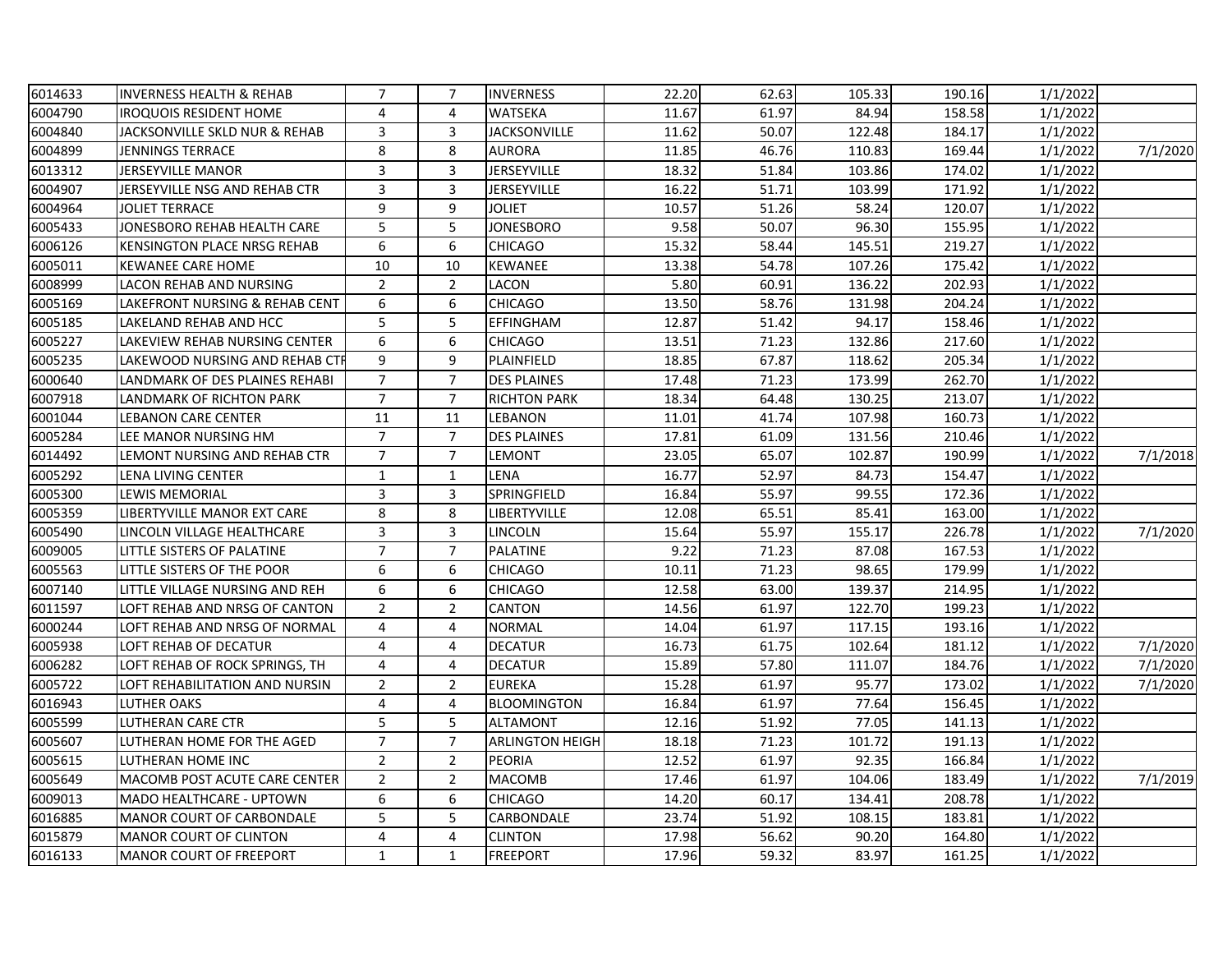| 6013189 | <b>MANOR COURT OF MARYVILLE</b>     | 11             | 11             | MARYVILLE              | 13.81 | 55.95 | 96.66  | 166.42 | 1/1/2022  | 7/1/2020 |
|---------|-------------------------------------|----------------|----------------|------------------------|-------|-------|--------|--------|-----------|----------|
| 6016190 | <b>MANOR COURT OF PEORIA</b>        | $\overline{2}$ | $\overline{2}$ | <b>PEORIA</b>          | 20.79 | 61.97 | 97.30  | 180.06 | 1/1/2022  |          |
| 6015887 | <b>MANOR COURT OF PERU</b>          | $\overline{2}$ | $\overline{2}$ | PERU                   | 17.87 | 57.43 | 112.17 | 187.47 | 1/1/2022  |          |
| 6015861 | <b>MANOR COURT OF PRINCETON</b>     | $\overline{2}$ | $\overline{2}$ | <b>PRINCETON</b>       | 17.87 | 58.26 | 100.39 | 176.52 | 1/1/2022  |          |
| 6016976 | <b>MANOR COURT OF ROCHELLE</b>      | 1              | $\mathbf{1}$   | <b>ROCHELLE</b>        | 17.96 | 57.85 | 84.12  | 159.93 | 1/1/2022  |          |
| 6010482 | <b>MANORCARE OF LIBERTYVILLE</b>    | 8              | 8              | LIBERTYVILLE           | 19.25 | 71.07 | 99.62  | 189.94 | 1/1/2022  | 7/1/2019 |
| 6000236 | MANORCARE OF OAK LAWN EAST          | $\overline{7}$ | $\overline{7}$ | <b>OAK LAWN</b>        | 24.00 | 71.23 | 102.03 | 197.26 | 1/1/2022  | 7/1/2019 |
| 6010912 | MANORCARE OF PALOS HTS EAST         | $\overline{7}$ | $\overline{7}$ | <b>PALOS HEIGHTS</b>   | 24.37 | 68.94 | 90.25  | 183.56 | 1/1/2022  | 7/1/2019 |
| 6005748 | MAR KA NURSING HOME                 | 11             | 11             | <b>MASCOUTAH</b>       | 10.11 | 46.74 | 114.62 | 171.47 | 1/1/2022  |          |
| 6005797 | <b>MARIGOLD REHABILITATION HCC</b>  | 2              | $\overline{2}$ | GALESBURG              | 11.91 | 48.35 | 105.25 | 165.51 | 1/1/2022  |          |
| 6001291 | MARSHALL REHAB & NURSING            | 4              | 4              | MARSHALL               | 11.67 | 61.97 | 117.90 | 191.54 | 1/1/2022  |          |
| 6011688 | MASON CITY AREA NURSING HOME        | 3              | 3              | <b>MASON CITY</b>      | 15.91 | 55.26 | 93.15  | 164.32 | 1/1/2022  |          |
| 6004691 | <b>MASON POINT</b>                  | 4              | 4              | SULLIVAN               | 10.80 | 52.43 | 102.41 | 165.64 | 1/1/2022  | 7/1/2020 |
| 6005888 | MATTOON REHAB AND HCC               | $\overline{4}$ | 4              | <b>MATTOON</b>         | 10.99 | 55.71 | 89.62  | 156.32 | 1/1/2022  |          |
| 6005896 | MAYFIELD CARE AND REHAB             | 6              | 6              | <b>CHICAGO</b>         | 12.93 | 61.64 | 133.08 | 207.65 | 1/1/2022  |          |
| 6005417 | MCLEANSBORO REHAB & HEALTH CC       | 5              | 5              | MC LEANSBORO           | 9.24  | 51.92 | 113.31 | 174.47 | 1/1/2022  |          |
| 6013120 | MEADOWBROOK MANOR                   | 9              | 9              | <b>BOLINGBROOK</b>     | 17.07 | 61.30 | 130.85 | 209.22 | 1/1/2022  |          |
| 6014518 | MEADOWBROOK MANOR NAPERVILL         | $\overline{7}$ | $\overline{7}$ | NAPERVILLE             | 18.61 | 59.19 | 122.94 | 200.74 | 1/1/2022  |          |
| 6016281 | MEADOWBROOK MANOR OF LAGRAN         | $\overline{7}$ | $\overline{7}$ | LA GRANGE              | 23.30 | 60.50 | 140.04 | 223.84 | 1/1/2022  | 7/1/2018 |
| 6005987 | MEADOWBROOK SKILLED NURSING A       | 5              | 5              | <b>GRAYVILLE</b>       | 9.03  | 43.37 | 98.35  | 150.75 | 1/1/2022  |          |
| 6006019 | <b>MEDINA NURSING CENTER</b>        | 1              | $\mathbf{1}$   | <b>DURAND</b>          | 14.74 | 62.60 | 82.00  | 159.34 | 1/1/2022  | 7/1/2019 |
| 6006035 | MEMORIAL CARE CENTER                | 11             | 11             | <b>BELLEVILLE</b>      | 6.15  | 55.95 | 145.21 | 207.31 | 10/1/2020 |          |
| 6006076 | MERCER MANOR REHABILITATION         | 10             | 10             | <b>ALEDO</b>           | 17.80 | 62.94 | 157.34 | 238.08 | 1/1/2022  | 7/1/2020 |
| 6016737 | <b>MERCY CIRCLE</b>                 | 6              | 6              | <b>CHICAGO</b>         | 18.18 | 57.91 | 110.04 | 186.13 | 1/1/2022  |          |
| 6015697 | MERCY HARVARD HOSPITAL CR CTR       | 8              | 8              | <b>HARVARD</b>         | 10.15 | 71.23 | 108.36 | 189.74 | 1/1/2022  |          |
| 6010391 | MERCY REHAB AND CARE CENTER, I      | 11             | 11             | <b>SWANSEA</b>         | 18.54 | 55.95 | 109.31 | 183.80 | 1/1/2022  | 7/1/2018 |
| 6015812 | <b>MERIDIAN VILLAGE CARE CENTER</b> | 11             | 11             | <b>GLEN CARBON</b>     | 16.85 | 55.95 | 82.81  | 155.61 | 1/1/2022  |          |
| 6006118 | METROPOLIS REHAB AND HCC            | 5              | 5              | <b>METROPOLIS</b>      | 16.62 | 51.51 | 99.81  | 167.94 | 1/1/2022  |          |
| 6002208 | MICHAELSEN HEALTH CENTER            | 8              | 8              | <b>BATAVIA</b>         | 17.23 | 71.23 | 91.13  | 179.59 | 1/1/2022  |          |
| 6003826 | MIDWAY NEUROLOGICAL REHAB CTR       | $\overline{7}$ | $\overline{7}$ | <b>BRIDGEVIEW</b>      | 14.24 | 43.72 | 116.71 | 174.67 | 1/1/2022  |          |
| 6014294 | MILLER HEALTHCARE CENTER            | 9              | 9              | KANKAKEE               | 18.18 | 71.09 | 95.63  | 184.90 | 1/1/2022  |          |
| 6006258 | MOMENCE MEADOWS NURSING AND         | 9              | 9              | <b>MOMENCE</b>         | 13.57 | 55.59 | 136.53 | 205.69 | 1/1/2022  |          |
| 6006266 | MONMOUTH NURSING HOME               | $\overline{2}$ | $\overline{2}$ | <b>MONMOUTH</b>        | 12.84 | 56.26 | 83.71  | 152.81 | 1/1/2022  |          |
| 6004444 | MONTGOMERY NURSING AND REHAB        | 3              | 3              | <b>HILLSBORO</b>       | 11.19 | 51.71 | 100.30 | 163.20 | 1/1/2022  |          |
| 6013171 | MONTGOMERY PLACE                    | 6              | 6              | <b>CHICAGO</b>         | 14.39 | 71.23 | 104.58 | 190.20 | 10/1/2019 |          |
| 6005698 | MOORINGS OF ARLINGTON HEIGHTS       | $\overline{7}$ | $\overline{7}$ | <b>ARLINGTON HEIGH</b> | 14.39 | 70.75 | 116.33 | 201.47 | 10/1/2020 |          |
| 6012322 | MOWEAQUA REHAB AND HEALTH CR        | 4              | 4              | MOWEAQUA               | 15.55 | 54.37 | 100.23 | 170.15 | 1/1/2022  | 7/1/2019 |
| 6012512 | MT VERNON COUNTRYSIDE MANOR         | 5              | 5              | <b>MOUNT VERNON</b>    | 16.20 | 48.34 | 98.99  | 163.53 | 1/1/2022  | 7/1/2018 |
| 6001531 | MT VERNON HEALTH CARE CENTER        | 5              | 5              | <b>MOUNT VERNON</b>    | 8.92  | 38.07 | 107.42 | 154.41 | 1/1/2022  |          |
| 6006498 | NATURE TRAIL HEALTH AND REHAB       | 5              | 5              | <b>MOUNT VERNON</b>    | 10.03 | 51.04 | 115.13 | 176.20 | 1/1/2022  |          |
| 6006522 | <b>NEW ATHENS HOME FOR THE AGED</b> | 11             | 11             | <b>NEW ATHENS</b>      | 12.09 | 51.39 | 88.31  | 151.79 | 1/1/2022  |          |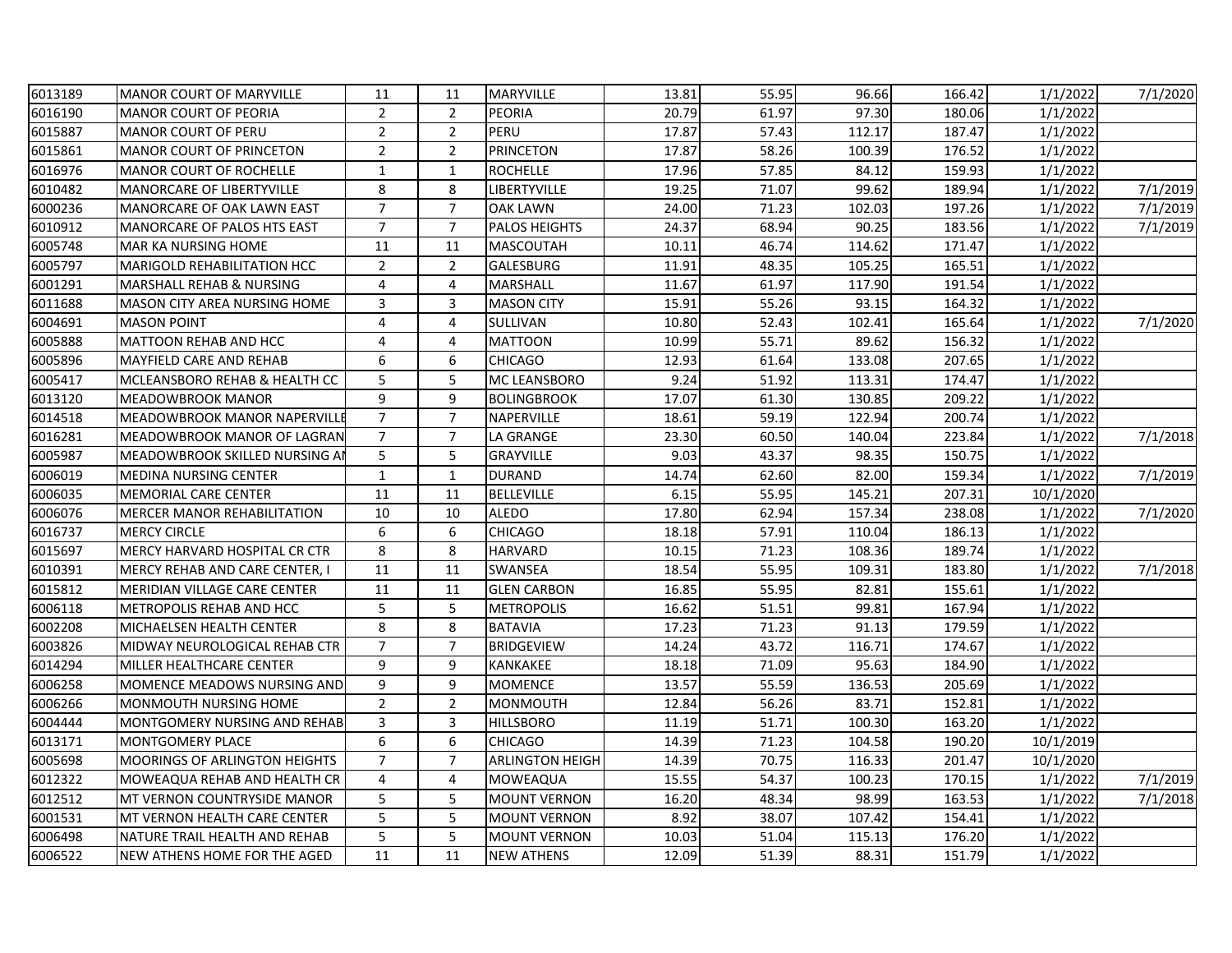| 6002091 | NEWMAN REHAB HEALTH CARE CTR         | 4              | 4              | <b>NEWMAN</b>       | 10.75 | 52.49 | 86.03  | 149.27 | 1/1/2022 |          |
|---------|--------------------------------------|----------------|----------------|---------------------|-------|-------|--------|--------|----------|----------|
| 6003644 | NILES NURSING AND REHAB CTR          | $\overline{7}$ | $\overline{7}$ | <b>NILES</b>        | 18.33 | 48.86 | 124.40 | 191.59 | 1/1/2022 | 7/1/2019 |
| 6006555 | <b>NOKOMIS REHAB HEALTH CARE CTR</b> | 3              | 3              | <b>NOKOMIS</b>      | 11.41 | 41.71 | 90.46  | 143.58 | 1/1/2022 |          |
| 6006571 | <b>NORRIDGE GARDENS</b>              | $\overline{7}$ | $\overline{7}$ | <b>NORRIDGE</b>     | 16.53 | 64.87 | 112.06 | 193.46 | 1/1/2022 |          |
| 6006605 | NORTH AURORA CARE CENTER             | 8              | 8              | NORTH AURORA        | 11.24 | 50.99 | 73.51  | 135.74 | 1/1/2022 |          |
| 6006696 | NORWOOD CROSSING                     | 6              | 6              | <b>CHICAGO</b>      | 16.76 | 67.13 | 93.92  | 177.81 | 1/1/2022 | 7/1/2018 |
| 6006720 | <b>OAK BROOK CARE</b>                | $\overline{7}$ | $\overline{7}$ | <b>OAK BROOK</b>    | 16.90 | 71.23 | 104.78 | 192.91 | 1/1/2022 | 7/1/2019 |
| 6006779 | OAK LAWN RESPIRATORY AND REHAB       | $\overline{7}$ | $\overline{7}$ | <b>OAK LAWN</b>     | 13.23 | 55.20 | 149.92 | 218.35 | 1/1/2022 |          |
| 6006795 | <b>OAK PARK OASIS</b>                | $\overline{7}$ | $\overline{7}$ | <b>OAK PARK</b>     | 15.92 | 56.28 | 118.48 | 190.68 | 1/1/2022 |          |
| 6003487 | OAKVIEW NURSING AND REHAB            | 5              | 5              | <b>MOUNT CARMEL</b> | 16.41 | 51.92 | 78.87  | 147.20 | 1/1/2022 | 7/1/2019 |
| 6006860 | ODD FELLOWS REBEKAH HOME             | 4              | 4              | <b>MATTOON</b>      | 14.69 | 61.97 | 88.83  | 165.49 | 1/1/2022 | 7/1/2020 |
| 6006878 | ODIN HEALTH AND REHAB CENTER         | 5              | 5              | <b>ODIN</b>         | 11.42 | 45.58 | 123.61 | 180.61 | 1/1/2022 |          |
| 6009989 | OREGON LIVING AND REHAB CENTER       | $\mathbf{1}$   | $\mathbf{1}$   | OREGON              | 14.42 | 56.00 | 116.22 | 186.64 | 7/1/2021 |          |
| 6011407 | OSF SAINT JOSEPH MEDICAL CENTE       | $\overline{4}$ | 4              | <b>BLOOMINGTON</b>  | 3.66  | 61.97 | 112.26 | 177.89 | 1/1/2020 |          |
| 6006985 | <b>OTTAWA PAVILION</b>               | $\overline{2}$ | $\overline{2}$ | <b>OTTAWA</b>       | 18.14 | 58.29 | 107.73 | 184.16 | 1/1/2022 |          |
| 6006993 | OUR LADY OF ANGELS RETIREMENT        | 9              | 9              | <b>JOLIET</b>       | 14.88 | 66.47 | 105.64 | 186.99 | 1/1/2022 |          |
| 6007041 | PA PETERSON AT THE CITADEL           | $\mathbf{1}$   | $\mathbf{1}$   | <b>ROCKFORD</b>     | 15.73 | 62.94 | 117.52 | 196.19 | 1/1/2022 |          |
| 6002109 | PALM TERRACE OF MATTOON              | 4              | 4              | <b>MATTOON</b>      | 11.63 | 40.11 | 75.04  | 126.78 | 1/1/2022 |          |
| 6007843 | PALOS HEIGHTS REHABILITATION         | $\overline{7}$ | $\overline{7}$ | <b>CRESTWOOD</b>    | 32.17 | 71.23 | 128.50 | 231.90 | 1/1/2022 |          |
| 6004766 | <b>PARC JOLIET</b>                   | 9              | 9              | <b>JOLIET</b>       | 14.22 | 52.43 | 116.09 | 182.74 | 1/1/2022 |          |
| 6007090 | PARIS HEALTH AND REHAB CENTER        | 4              | 4              | <b>PARIS</b>        | 12.22 | 56.03 | 101.75 | 170.00 | 1/1/2022 |          |
| 6003073 | PARK PLACE OF BELVIDERE              | $\mathbf{1}$   | $\mathbf{1}$   | <b>BELVIDERE</b>    | 9.50  | 54.24 | 107.70 | 171.44 | 1/1/2022 |          |
| 6003875 | PARK POINTE HEALTHCARE AND REH       | 9              | 9              | <b>MORRIS</b>       | 19.22 | 59.97 | 95.09  | 174.28 | 1/1/2022 |          |
| 6007157 | PARK RIDGE CARE CENTER               | $\overline{7}$ | $\overline{7}$ | <b>PARK RIDGE</b>   | 17.51 | 64.56 | 131.71 | 213.78 | 1/1/2022 | 7/1/2020 |
| 6002315 | PARK VIEW REHAB CENTER               | 6              | 6              | <b>CHICAGO</b>      | 15.67 | 46.61 | 97.35  | 159.63 | 1/1/2022 |          |
| 6001374 | PARKER NURSING AND REHAB CTR         | $\overline{2}$ | $\overline{2}$ | <b>STREATOR</b>     | 12.01 | 57.94 | 137.45 | 207.40 | 1/1/2022 |          |
| 6005003 | PARKSHORE ESTATES NRSG REHAB         | 6              | 6              | CHICAGO             | 13.59 | 50.54 | 116.89 | 181.02 | 1/1/2022 |          |
| 6014385 | PARKWAY MANOR                        | 5              | 5              | <b>MARION</b>       | 19.68 | 51.92 | 107.87 | 179.47 | 1/1/2022 |          |
| 6009112 | PAUL HOUSE & HEALTHCARE CENTER       | 6              | 6              | <b>CHICAGO</b>      | 15.34 | 71.23 | 129.52 | 216.09 | 1/1/2022 |          |
| 6009799 | PAVILION OF WAUKEGAN                 | 8              | 8              | WAUKEGAN            | 12.63 | 62.93 | 104.72 | 180.28 | 1/1/2022 |          |
| 6014906 | PEARL OF HILLSIDE, THE               | $\overline{7}$ | $\overline{7}$ | <b>HILLSIDE</b>     | 22.13 | 63.36 | 117.58 | 203.07 | 1/1/2022 | 7/1/2018 |
| 6000251 | PEARL OF NAPERVILLE THE              | $\overline{7}$ | $\overline{7}$ | NAPERVILLE          | 14.95 | 71.23 | 117.38 | 203.56 | 1/1/2022 |          |
| 6000327 | PEARL OF ROLLING MEADOWS THE         | $\overline{7}$ | $\overline{7}$ | ROLLING MEADOW      | 19.67 | 66.97 | 119.94 | 206.58 | 1/1/2022 |          |
| 6003339 | PEARL PAVILION                       | $\mathbf{1}$   | $\mathbf{1}$   | <b>FREEPORT</b>     | 16.15 | 59.27 | 106.75 | 182.17 | 1/1/2022 |          |
| 6011712 | PEKIN MANOR                          | $\overline{2}$ | $\overline{2}$ | <b>PEKIN</b>        | 19.08 | 61.21 | 71.27  | 151.56 | 1/1/2022 | 7/1/2020 |
| 6007355 | PERSHING GARDENS HC CENTER           | $\overline{7}$ | $\overline{7}$ | <b>STICKNEY</b>     | 16.38 | 61.44 | 103.14 | 180.96 | 1/1/2022 |          |
| 6007371 | PETERSON PARK HEALTH CARE CTR        | 6              | 6              | <b>CHICAGO</b>      | 19.61 | 65.21 | 122.34 | 207.16 | 1/1/2022 | 7/1/2018 |
| 6005441 | PINCKNEYVILLE NURSING & REHABI       | 5              | 5              | PINCKNEYVILLE       | 13.92 | 47.04 | 95.65  | 156.61 | 1/1/2022 |          |
| 6004741 | PINE CREST HEALTH CARE               | $\overline{7}$ | $\overline{7}$ | <b>HAZEL CREST</b>  | 18.35 | 47.71 | 98.69  | 164.75 | 1/1/2022 |          |
| 6007447 | PINECREST MANOR                      | $\mathbf 1$    | $\mathbf{1}$   | <b>MOUNT MORRIS</b> | 15.11 | 62.94 | 73.97  | 152.02 | 1/1/2022 | 7/1/2019 |
| 6003792 | PIPER CITY REHAB LIVING CTR          | 4              | 4              | <b>PIPER CITY</b>   | 10.96 | 52.18 | 90.03  | 153.17 | 1/1/2022 |          |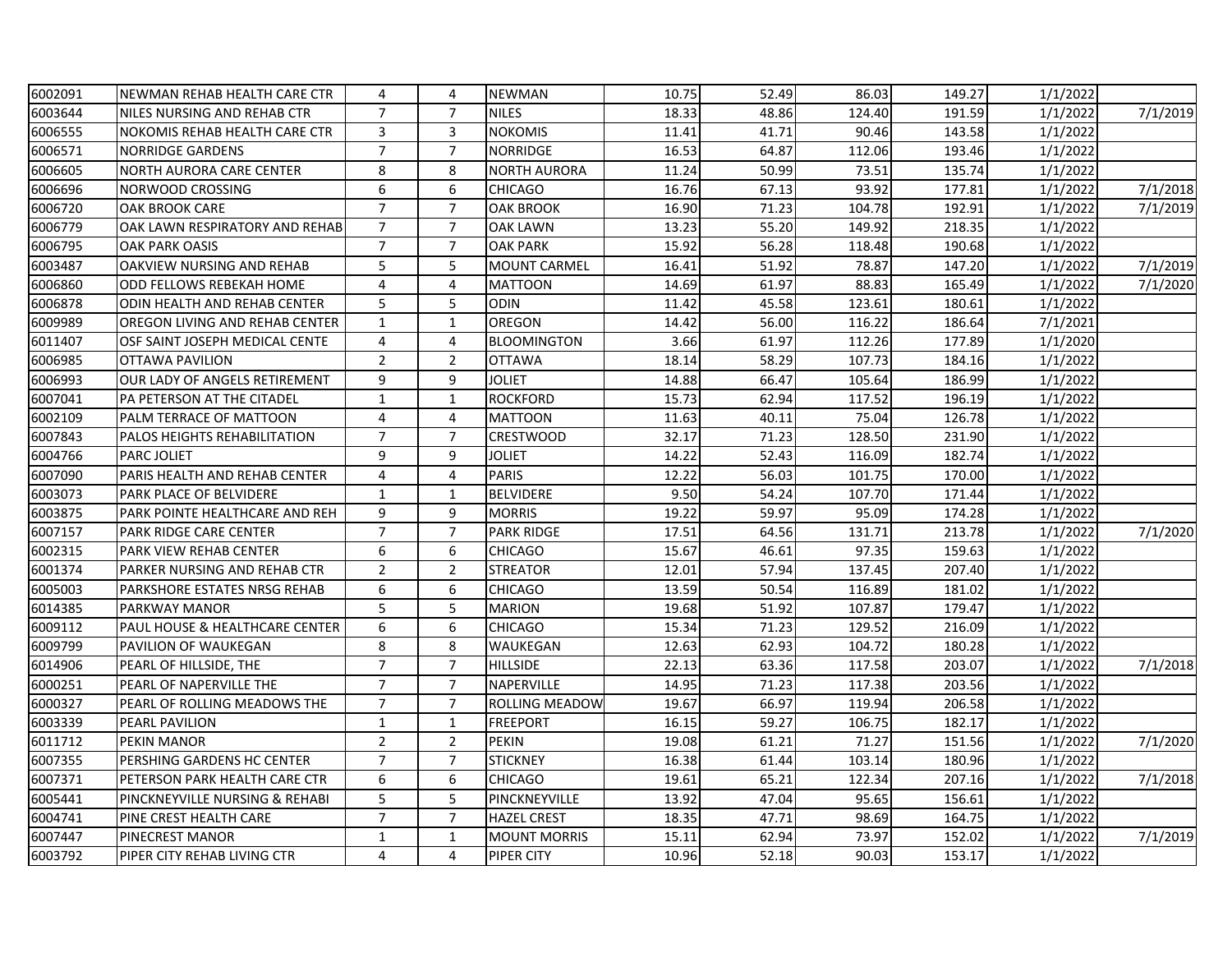| 6012470 | PITTSFIELD MANOR                      | 3              | 3              | <b>PITTSFIELD</b>      | 16.02 | 55.97 | 84.19  | 156.18 | 1/1/2022 | 7/1/2019 |
|---------|---------------------------------------|----------------|----------------|------------------------|-------|-------|--------|--------|----------|----------|
| 6007488 | PLEASANT MEADOWS SENIOR LIVING        | 4              | 4              | CHRISMAN               | 14.69 | 57.92 | 108.01 | 180.62 | 1/1/2022 | 7/1/2020 |
| 6007512 | PLEASANT VIEW LUTHER HOME             | $\overline{2}$ | $\overline{2}$ | <b>OTTAWA</b>          | 16.41 | 61.97 | 84.22  | 162.60 | 1/1/2022 |          |
| 6007504 | PLEASANT VIEW REHAB AND HCC           | $\mathbf{1}$   | $\mathbf{1}$   | <b>MORRISON</b>        | 9.30  | 47.54 | 114.88 | 171.72 | 1/1/2022 |          |
| 6007546 | POLO REHABILITATION AND HCC           | 1              | $\mathbf{1}$   | <b>POLO</b>            | 9.94  | 51.22 | 103.48 | 164.64 | 1/1/2022 |          |
| 6007561 | PRAIRIE CITY REHAB AND HC             | $\overline{2}$ | $\overline{2}$ | <b>PRAIRIE CITY</b>    | 9.17  | 48.33 | 96.80  | 154.30 | 1/1/2022 |          |
| 6008502 | PRAIRIE CROSSING LVG AND REHAB        | $\mathbf{1}$   | $\mathbf{1}$   | <b>SHABBONA</b>        | 12.10 | 58.01 | 107.81 | 177.92 | 1/1/2022 |          |
| 6011746 | PRAIRIE MANOR NURSING REHAB           | $\overline{7}$ | $\overline{7}$ | <b>CHICAGO HEIGHTS</b> | 24.85 | 67.45 | 145.50 | 237.80 | 1/1/2022 |          |
| 6010078 | <b>PRAIRIE OASIS</b>                  | $\overline{7}$ | $\overline{7}$ | SOUTH HOLLAND          | 17.87 | 60.80 | 114.28 | 192.95 | 1/1/2022 |          |
| 6007082 | PRAIRIE ROSE HEALTH CARE CTR          | 3              | 3              | <b>PANA</b>            | 10.40 | 47.76 | 99.00  | 157.16 | 1/1/2022 |          |
| 6006027 | PRAIRIE VLG HEALTHCARE CTR INC        | 3              | 3              | <b>JACKSONVILLE</b>    | 12.12 | 50.18 | 126.45 | 188.75 | 1/1/2022 |          |
| 6007595 | PRAIRIEVIEW LUTHERAN HOME             | $\overline{4}$ | 4              | <b>DANFORTH</b>        | 12.95 | 61.97 | 130.07 | 204.99 | 1/1/2022 |          |
| 6012645 | PRINCETON REHABILITATION AND H        | 6              | 6              | <b>CHICAGO</b>         | 17.33 | 60.87 | 106.66 | 184.86 | 1/1/2022 |          |
| 6000228 | PROMEDICA SKILLED NURSING AH          | $\overline{7}$ | $\overline{7}$ | <b>ARLINGTON HEIGH</b> | 22.10 | 71.23 | 97.11  | 190.44 | 1/1/2022 | 7/1/2019 |
| 6012686 | PROMEDICA SKILLED NURSING EG          | $\overline{7}$ | 7              | <b>ELK GROVE VLG</b>   | 24.40 | 71.23 | 97.43  | 193.06 | 1/1/2022 | 7/1/2019 |
| 6006332 | PROMEDICA SKILLED NURSING HIN         | $\overline{7}$ | $\overline{7}$ | HINSDALE               | 16.20 | 71.23 | 104.64 | 192.07 | 1/1/2022 | 7/1/2019 |
| 6012611 | PROMEDICA SKILLED NURSING HOM         | $\overline{7}$ | $\overline{7}$ | <b>HOMEWOOD</b>        | 24.88 | 66.92 | 97.09  | 188.89 | 1/1/2022 | 7/1/2019 |
| 6000343 | PROMEDICA SKILLED NURSING OLW         | $\overline{7}$ | $\overline{7}$ | <b>OAK LAWN</b>        | 21.28 | 69.04 | 108.29 | 198.61 | 1/1/2022 | 7/1/2019 |
| 6014534 | PROMEDICA SKILLED NURSING PHW         | $\overline{7}$ | $\overline{7}$ | <b>PALOS HEIGHTS</b>   | 24.77 | 71.23 | 102.11 | 198.11 | 1/1/2022 | 7/1/2019 |
| 6007876 | PROVIDENCE DOWNERS GROVE              | $\overline{7}$ | $\overline{7}$ | <b>DOWNERS GROVE</b>   | 16.29 | 71.23 | 105.34 | 192.86 | 1/1/2022 |          |
| 6005466 | <b>QUINCY HEALTHCARE AND SENIOR L</b> | 3              | 3              | <b>QUINCY</b>          | 14.48 | 55.97 | 90.37  | 160.82 | 1/1/2022 |          |
| 6016356 | <b>RADFORD GREEN</b>                  | 8              | 8              | LINCOLNSHIRE           | 18.90 | 71.23 | 99.85  | 189.98 | 1/1/2022 |          |
| 6007751 | RED BUD REGIONAL CARE                 | 5              | 5              | <b>RED BUD</b>         | 14.47 | 51.92 | 93.27  | 159.66 | 1/1/2022 |          |
| 6008239 | <b>REGENCY CARE</b>                   | 3              | 3              | SPRINGFIELD            | 15.16 | 55.97 | 89.67  | 160.80 | 1/1/2022 |          |
| 6011381 | <b>REGENCY CARE OF MORRIS</b>         | 9              | 9              | <b>MORRIS</b>          | 17.11 | 63.96 | 102.37 | 183.44 | 1/1/2022 |          |
| 6011373 | <b>REGENCY CARE OF STERLING</b>       | $\mathbf{1}$   | $\mathbf{1}$   | <b>STERLING</b>        | 15.00 | 57.69 | 114.07 | 186.76 | 1/1/2022 |          |
| 6006712 | RENAISSANCE CARE CENTER               | $\overline{2}$ | $\overline{2}$ | CANTON                 | 12.02 | 43.13 | 106.92 | 162.07 | 1/1/2022 | 7/1/2019 |
| 6007884 | RESTHAVE HOME OF WHITESIDE CO         | $\mathbf{1}$   | $\mathbf{1}$   | <b>MORRISON</b>        | 20.59 | 62.73 | 80.05  | 163.37 | 1/1/2022 |          |
| 6001275 | RICHLAND NURSING AND REHAB            | 5              | 5              | <b>OLNEY</b>           | 11.71 | 50.58 | 100.48 | 162.77 | 1/1/2022 |          |
| 6007942 | RIDGEVIEW CARE CENTER                 | 5              | 5              | <b>OBLONG</b>          | 10.90 | 45.06 | 90.95  | 146.91 | 1/1/2022 |          |
| 6012074 | RIVER CROSSING OF ALTON               | 11             | 11             | <b>ALTON</b>           | 15.79 | 50.46 | 98.09  | 164.34 | 1/1/2022 | 7/1/2020 |
| 6012017 | RIVER CROSSING OF EAST PEORIA         | $\overline{2}$ | $\overline{2}$ | <b>EAST PEORIA</b>     | 14.87 | 56.99 | 117.50 | 189.36 | 1/1/2022 | 7/1/2018 |
| 6014401 | RIVER CROSSING OF EDWARDSVILLE        | 11             | 11             | EDWARDSVILLE           | 16.83 | 54.36 | 95.31  | 166.50 | 1/1/2022 |          |
| 6014237 | RIVER CROSSING OF ELGIN               | 8              | 8              | <b>ELGIN</b>           | 16.42 | 61.84 | 111.66 | 189.92 | 1/1/2022 |          |
| 6012835 | RIVER CROSSING OF JOLIET              | 9              | 9              | <b>JOLIET</b>          | 15.52 | 64.13 | 106.17 | 185.82 | 1/1/2022 |          |
| 6012587 | RIVER CROSSING OF MOLINE              | 10             | 10             | <b>MOLINE</b>          | 15.41 | 57.85 | 106.41 | 179.67 | 1/1/2022 | 7/1/2020 |
| 6012165 | RIVER CROSSING OF PEORIA              | $\overline{2}$ | $\overline{2}$ | <b>PEORIA</b>          | 14.67 | 58.00 | 117.80 | 190.47 | 1/1/2022 | 7/1/2018 |
| 6014658 | RIVER CROSSING OF ROCKFORD            | 1              | $\mathbf{1}$   | <b>ROCKFORD</b>        | 17.46 | 58.66 | 104.87 | 180.99 | 1/1/2022 |          |
| 6014666 | <b>RIVER CROSSING OF ST CHARLES</b>   | 8              | 8              | <b>SAINT CHARLES</b>   | 19.01 | 65.80 | 116.42 | 201.23 | 1/1/2022 |          |
| 6004758 | RIVER VIEW REHAB CENTER               | 8              | 8              | <b>ELGIN</b>           | 12.62 | 48.24 | 84.63  | 145.49 | 1/1/2022 |          |
| 6008072 | ROBINGS MANOR REHAB AND HC            | 3              | 3              | <b>BRIGHTON</b>        | 12.11 | 49.61 | 86.90  | 148.62 | 1/1/2022 |          |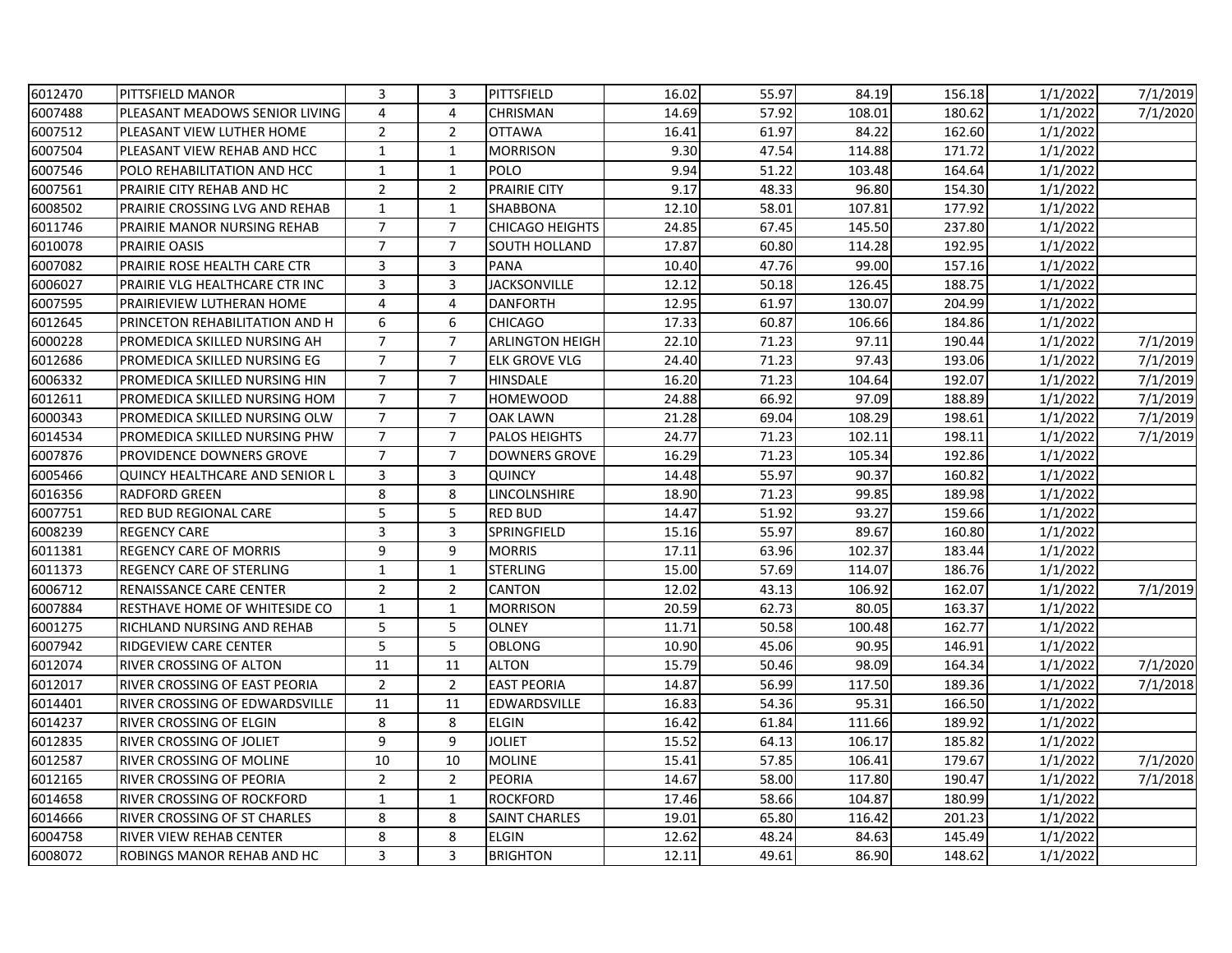| 6008098 | ROCHELLE GARDENS CARE CENTER              | 1              | $\mathbf{1}$   | <b>ROCHELLE</b>      | 10.47 | 46.54 | 86.80  | 143.81 | 1/1/2022 |          |
|---------|-------------------------------------------|----------------|----------------|----------------------|-------|-------|--------|--------|----------|----------|
| 6008106 | ROCHELLE REHAB HEALTH CARE                | $\mathbf{1}$   | $\mathbf{1}$   | <b>ROCHELLE</b>      | 11.79 | 53.30 | 116.43 | 181.52 | 1/1/2022 |          |
| 6008114 | <b>ROCK FALLS REHAB HLTH CARE CTR</b>     | $\mathbf{1}$   | $\mathbf{1}$   | <b>ROCK FALLS</b>    | 9.89  | 56.60 | 104.02 | 170.51 | 1/1/2022 |          |
| 6002695 | <b>ROCK RIVER GARDENS</b>                 | $\mathbf{1}$   | $\mathbf{1}$   | <b>STERLING</b>      | 8.55  | 52.36 | 62.58  | 123.49 | 1/1/2022 |          |
| 6008049 | ROCK RIVER HEALTH CARE                    | 1              | $\mathbf{1}$   | <b>ROCKFORD</b>      | 14.52 | 57.81 | 101.73 | 174.06 | 1/1/2022 |          |
| 6008163 | <b>ROLLING HILLS MANOR</b>                | 8              | 8              | ZION                 | 16.29 | 71.23 | 96.32  | 183.84 | 1/1/2022 | 7/1/2019 |
| 6005136 | ROSEVILLE REHAB HEALTH CARE               | $\overline{2}$ | $\overline{2}$ | <b>ROSEVILLE</b>     | 9.62  | 48.09 | 130.76 | 188.47 | 1/1/2022 |          |
| 6003065 | ROSICLARE REHAB & HEALTH CC               | 5              | 5              | <b>ROSICLARE</b>     | 9.85  | 51.26 | 88.17  | 149.28 | 1/1/2022 |          |
| 6005029 | <b>ROYAL OAKS CARE CENTER</b>             | 10             | 10             | <b>KEWANEE</b>       | 10.12 | 41.04 | 101.67 | 152.83 | 1/1/2022 |          |
| 6008684 | <b>RUSHVILLE NURSING &amp; REHABILITA</b> | 3              | 3              | <b>RUSHVILLE</b>     | 9.48  | 47.10 | 133.04 | 189.62 | 1/1/2022 |          |
| 6008338 | SALEM VILLAGE NURSING AND REHA            | 9              | 9              | JOLIET               | 14.50 | 63.96 | 124.15 | 202.61 | 1/1/2022 | 7/1/2018 |
| 6008346 | SALINE CARE NURSING & REHABILI            | 5              | 5              | <b>HARRISBURG</b>    | 10.65 | 47.82 | 88.82  | 147.29 | 1/1/2022 |          |
| 6002463 | <b>SALUD WELLNESS</b>                     | 9              | 9              | <b>JOLIET</b>        | 17.07 | 61.66 | 109.24 | 187.97 | 1/1/2022 | 7/1/2020 |
| 6008213 | SANDWICH REHAB HEALTH CARE                | $\mathbf 1$    | $\mathbf{1}$   | SANDWICH             | 11.95 | 53.30 | 115.20 | 180.45 | 1/1/2022 | 7/1/2020 |
| 6008460 | SELFHELP HOME OF CHICAGO                  | 6              | 6              | <b>CHICAGO</b>       | 18.18 | 71.23 | 101.56 | 190.97 | 1/1/2022 |          |
| 6010250 | <b>SEMINARY MANOR</b>                     | $\overline{2}$ | $\overline{2}$ | GALESBURG            | 17.96 | 61.97 | 86.16  | 166.09 | 1/1/2022 | 7/1/2020 |
| 6010466 | <b>SERENITY OF LAKE STOREY</b>            | $\overline{2}$ | $\overline{2}$ | GALESBURG            | 14.23 | 52.40 | 123.19 | 189.82 | 1/1/2022 |          |
| 6007272 | <b>SHARON HEALTH CARE WILLOWS</b>         | $\overline{2}$ | $\overline{2}$ | <b>PEORIA</b>        | 10.74 | 48.10 | 104.49 | 163.33 | 1/1/2022 |          |
| 6007306 | <b>SHARON HEALTHCARE ELMS</b>             | $\overline{2}$ | $\overline{2}$ | PEORIA               | 11.57 | 53.94 | 105.32 | 170.83 | 1/1/2022 | 7/1/2018 |
| 6007298 | <b>SHARON HEALTHCARE PINES</b>            | $\overline{2}$ | $\overline{2}$ | PEORIA               | 10.56 | 50.95 | 73.59  | 135.10 | 1/1/2022 |          |
| 6004055 | <b>SHAWNEE ROSE CARE CENTER</b>           | 5              | 5              | <b>HARRISBURG</b>    | 9.06  | 39.83 | 88.25  | 137.14 | 1/1/2022 |          |
| 6008528 | <b>SHAWNEE SENIOR LIVING</b>              | 5              | 5              | <b>HERRIN</b>        | 14.76 | 50.29 | 101.45 | 166.50 | 1/1/2022 | 7/1/2020 |
| 6008544 | <b>SHELBYVILLE MANOR</b>                  | $\overline{4}$ | 4              | SHELBYVILLE          | 16.06 | 60.58 | 94.04  | 170.68 | 1/1/2022 |          |
| 6008536 | SHELBYVILLE REHAB HEALTH CC               | 4              | 4              | SHELBYVILLE          | 9.95  | 51.33 | 113.65 | 174.93 | 1/1/2022 | 7/1/2020 |
| 6002687 | SHERIDAN VILLAGE NRSG & RHB               | 6              | 6              | <b>CHICAGO</b>       | 18.03 | 58.48 | 127.46 | 203.97 | 1/1/2022 |          |
| 6016059 | <b>SMITH CROSSING</b>                     | 9              | 9              | <b>ORLAND PARK</b>   | 18.18 | 71.09 | 81.06  | 170.33 | 1/1/2022 |          |
| 6009732 | <b>SMITH VILLAGE</b>                      | 6              | 6              | <b>CHICAGO</b>       | 11.56 | 71.23 | 109.10 | 191.89 | 1/1/2022 |          |
| 6011464 | <b>SNYDER VILLAGE</b>                     | $\overline{2}$ | $\overline{2}$ | <b>METAMORA</b>      | 16.84 | 60.96 | 87.33  | 165.13 | 1/1/2022 | 7/1/2020 |
| 6008718 | <b>SOUTH ELGIN REHAB HEALTH CARE</b>      | 8              | 8              | <b>SOUTH ELGIN</b>   | 11.57 | 54.48 | 107.77 | 173.82 | 1/1/2022 | 7/1/2020 |
| 6011589 | SOUTH HOLLAND MANOR HLTH REHA             | $\overline{7}$ | $\overline{7}$ | <b>SOUTH HOLLAND</b> | 21.20 | 71.23 | 100.77 | 193.20 | 1/1/2022 |          |
| 6016497 | <b>SOUTH SUBURBAN REHAB CENTER</b>        | $\overline{7}$ | $\overline{7}$ | <b>HOMEWOOD</b>      | 17.89 | 62.13 | 129.09 | 209.11 | 1/1/2022 |          |
| 6008759 | <b>SOUTHGATE HEALTH CARE CENTER</b>       | 5              | 5              | <b>METROPOLIS</b>    | 14.28 | 49.51 | 98.99  | 162.78 | 1/1/2022 |          |
| 6014781 | SOUTHPOINT NURSING REHAB CTR              | 6              | 6              | <b>CHICAGO</b>       | 21.00 | 58.66 | 133.50 | 213.16 | 1/1/2022 |          |
| 6001895 | <b>SOUTHVIEW MANOR</b>                    | 6              | 6              | <b>CHICAGO</b>       | 14.26 | 51.77 | 74.84  | 140.87 | 1/1/2022 |          |
| 6016786 | <b>SPRING CREEK</b>                       | 9              | 9              | <b>JOLIET</b>        | 13.45 | 66.91 | 117.90 | 198.26 | 1/1/2022 |          |
| 6011803 | SPRINGS AT CRYSTAL LAKE                   | 8              | 8              | <b>CRYSTAL LAKE</b>  | 20.77 | 71.23 | 95.98  | 187.98 | 1/1/2022 |          |
| 6016877 | SPRINGS AT MONARCH LANDING                | $\overline{7}$ | $\overline{7}$ | NAPERVILLE           | 22.19 | 57.91 | 87.27  | 167.37 | 1/1/2022 |          |
| 6008866 | ST ANTHONYS NURSING AND REHAB             | 10             | 10             | ROCK ISLAND          | 17.37 | 56.53 | 101.25 | 175.15 | 1/1/2022 |          |
| 6008890 | <b>ST CLARAS REHAB &amp; SENIOR CARE</b>  | 3              | 3              | LINCOLN              | 16.84 | 51.90 | 84.91  | 153.65 | 1/1/2022 |          |
| 6010664 | ST JAMES WELLNESS REHAB VILLAS            | 9              | 9              | <b>CRETE</b>         | 19.88 | 66.06 | 81.20  | 167.14 | 1/1/2022 | 7/1/2018 |
| 6008957 | <b>ST JOSEPH VILLAGE OF CHICAGO</b>       | 6              | 6              | <b>CHICAGO</b>       | 11.56 | 71.23 | 110.80 | 193.59 | 1/1/2022 |          |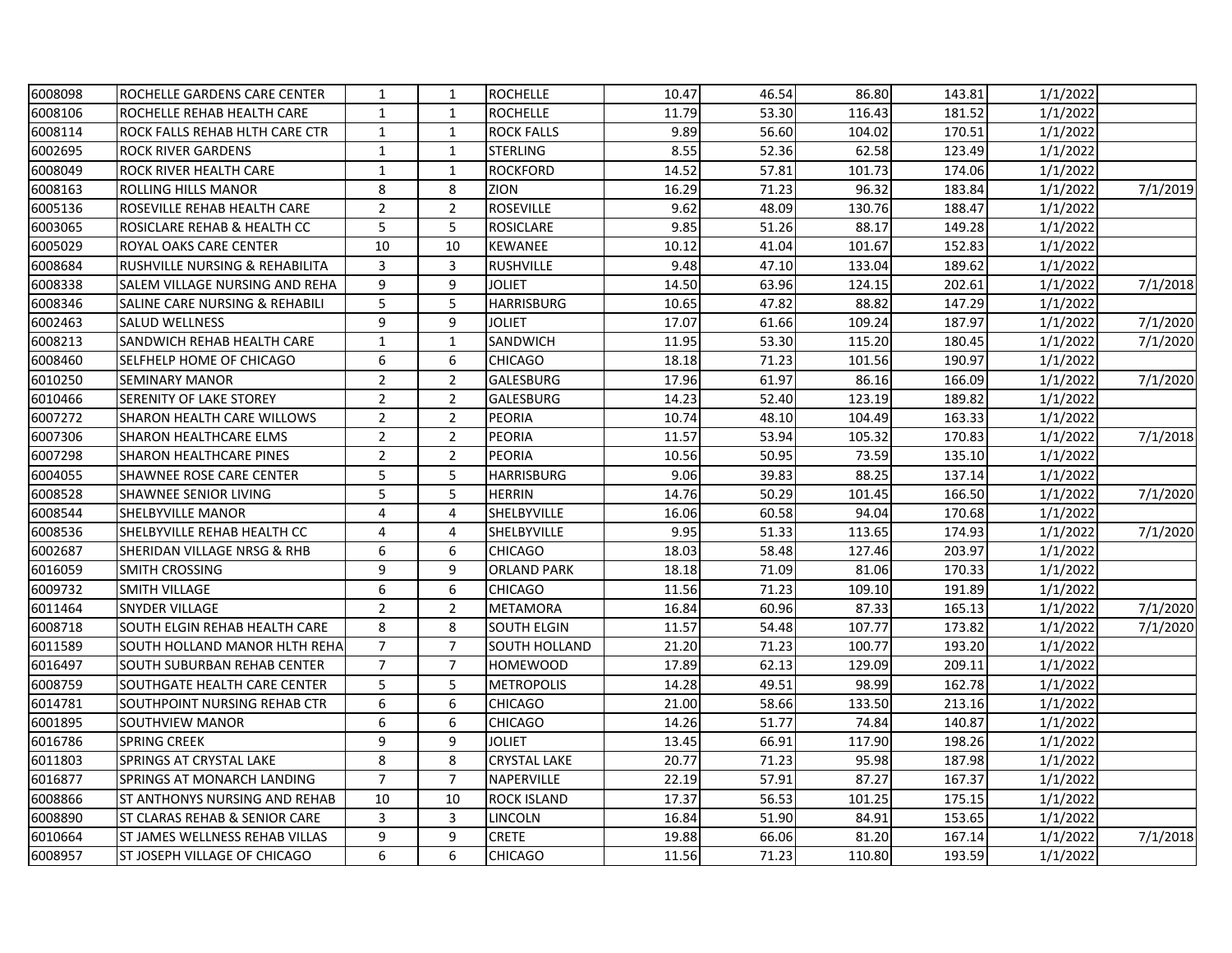| 6011910 | <b>ST PATRICKS RESIDENCE</b>         | $\overline{7}$ | $\overline{7}$ | NAPERVILLE           | 14.88 | 66.36 | 107.16 | 188.40 | 1/1/2022 |          |
|---------|--------------------------------------|----------------|----------------|----------------------|-------|-------|--------|--------|----------|----------|
| 6009120 | <b>ST PAULS HOME</b>                 | 11             | 11             | <b>BELLEVILLE</b>    | 16.84 | 54.06 | 103.10 | 174.00 | 1/1/2022 |          |
| 6010441 | <b>STEARNS NURSING AND REHAB CTR</b> | 11             | 11             | <b>GRANITE CITY</b>  | 13.68 | 52.94 | 75.80  | 142.42 | 1/1/2022 |          |
| 6008494 | STONEBRIDGE NURSING & REHABILI       | 5              | 5              | <b>BENTON</b>        | 10.15 | 51.91 | 103.19 | 165.25 | 1/1/2022 |          |
| 6009211 | SULLIVAN REHAB HEALTH CC             | 4              | 4              | SULLIVAN             | 10.43 | 45.46 | 113.32 | 169.21 | 1/1/2022 |          |
| 6009294 | SUNRISE SKILLED NURSING & REHA       | 3              | 3              | VIRDEN               | 10.83 | 51.99 | 105.05 | 167.87 | 1/1/2022 |          |
| 6009302 | <b>SUNSET HOME</b>                   | 3              | 3              | <b>QUINCY</b>        | 14.69 | 55.97 | 95.06  | 165.72 | 1/1/2022 |          |
| 6009328 | <b>SUNSET REHAB HEALTH CARE</b>      | $\overline{2}$ | $\overline{2}$ | <b>CANTON</b>        | 13.92 | 45.80 | 79.48  | 139.20 | 1/1/2022 |          |
| 6009831 | <b>SWANSEA REHAB HEALTH CC</b>       | 11             | 11             | <b>SWANSEA</b>       | 9.17  | 40.67 | 88.90  | 138.74 | 1/1/2022 |          |
| 6014831 | SYMPHONY AT 87TH STREET              | 6              | 6              | CHICAGO              | 22.15 | 62.79 | 119.18 | 204.12 | 1/1/2022 |          |
| 6014641 | SYMPHONY AT MIDWAY                   | 6              | 6              | <b>CHICAGO</b>       | 20.12 | 64.99 | 113.65 | 198.76 | 1/1/2022 |          |
| 6009401 | SYMPHONY AT THE TILLERS              | 9              | 9              | <b>OSWEGO</b>        | 18.04 | 71.09 | 126.66 | 215.79 | 1/1/2022 |          |
| 6001333 | <b>SYMPHONY ENCORE</b>               | 6              | 6              | <b>CHICAGO</b>       | 15.24 | 55.37 | 89.97  | 160.58 | 1/1/2022 |          |
| 6007967 | SYMPHONY EVANSTON HEALTHCARE         | $\overline{7}$ | $\overline{7}$ | <b>EVANSTON</b>      | 19.93 | 57.91 | 104.88 | 182.72 | 1/1/2022 |          |
| 6005706 | <b>SYMPHONY MAPLE CREST</b>          | $\mathbf{1}$   | $\mathbf{1}$   | <b>BELVIDERE</b>     | 13.70 | 62.94 | 116.22 | 192.86 | 1/1/2022 |          |
| 6006670 | <b>SYMPHONY NORTHWOODS</b>           | 1              | $\mathbf{1}$   | <b>BELVIDERE</b>     | 16.12 | 58.15 | 103.28 | 177.55 | 1/1/2022 | 7/1/2019 |
| 6001689 | SYMPHONY OF BRONZEVILLE              | 6              | 6              | <b>CHICAGO</b>       | 16.09 | 59.60 | 108.63 | 184.32 | 1/1/2022 |          |
| 6014195 | SYMPHONY OF BUFFALO GROVE            | 8              | 8              | <b>BUFFALO GROVE</b> | 20.46 | 66.05 | 113.98 | 200.49 | 1/1/2022 | 7/1/2018 |
| 6004832 | SYMPHONY OF CHICAGO WEST             | 6              | 6              | <b>CHICAGO</b>       | 16.82 | 62.39 | 107.03 | 186.24 | 1/1/2022 |          |
| 6002265 | SYMPHONY OF CRESTWOOD                | $\overline{7}$ | $\overline{7}$ | <b>CRESTWOOD</b>     | 17.53 | 64.48 | 109.85 | 191.86 | 1/1/2022 |          |
| 6016554 | SYMPHONY OF HANOVER PARK             | $\overline{7}$ | $\overline{7}$ | <b>HANOVER PARK</b>  | 26.15 | 71.23 | 115.33 | 212.71 | 1/1/2022 |          |
| 6004733 | SYMPHONY OF LINCOLN PARK             | 6              | 6              | CHICAGO              | 21.20 | 71.23 | 111.42 | 203.85 | 1/1/2022 | 7/1/2018 |
| 6003958 | SYMPHONY OF MORGAN PARK              | 6              | 6              | <b>CHICAGO</b>       | 15.42 | 61.13 | 110.03 | 186.58 | 1/1/2022 | 7/1/2019 |
| 6002174 | SYMPHONY OF ORCHARD VALLEY           | 8              | 8              | <b>AURORA</b>        | 15.60 | 62.55 | 115.25 | 193.40 | 1/1/2022 |          |
| 6014823 | <b>SYMPHONY OF SOUTH SHORE</b>       | 6              | 6              | <b>CHICAGO</b>       | 22.40 | 64.59 | 116.73 | 203.72 | 1/1/2022 | 7/1/2020 |
| 6014252 | TABOR HILLS HEALTHCARE FACILIT       | $\overline{7}$ | $\overline{7}$ | NAPERVILLE           | 18.18 | 65.28 | 82.24  | 165.70 | 1/1/2022 |          |
| 6009369 | TAYLORVILLE CARE CENTER              | 3              | 3              | <b>TAYLORVILLE</b>   | 11.66 | 47.78 | 89.87  | 149.31 | 1/1/2022 |          |
| 6005953 | TAYLORVILLE SKILLED NURSING &        | 3              | 3              | <b>TAYLORVILLE</b>   | 10.26 | 53.47 | 107.86 | 171.59 | 1/1/2022 |          |
| 6009377 | TERRACE, THE                         | 8              | 8              | WAUKEGAN             | 12.15 | 58.22 | 108.98 | 179.35 | 1/1/2022 |          |
| 6009393 | THREE SPRINGS LODGE NRSG HOME        | 5              | 5              | <b>CHESTER</b>       | 11.23 | 47.84 | 82.84  | 141.91 | 1/1/2022 |          |
| 6017008 | THRIVE OF FOX VALLEY                 | $\overline{7}$ | $\overline{7}$ | <b>AURORA</b>        | 22.19 | 60.64 | 136.71 | 219.54 | 1/1/2022 |          |
| 6016984 | THRIVE OF LAKE COUNTY                | 8              | 8              | MUNDELEIN            | 19.48 | 71.23 | 107.17 | 197.88 | 1/1/2022 |          |
| 6016968 | THRIVE OF LISLE                      | $\overline{7}$ | $\overline{7}$ | lisle                | 22.19 | 60.64 | 117.33 | 200.16 | 1/1/2022 |          |
| 6007330 | TIMBERCREEK REHAB AND HLTH C C       | $\overline{2}$ | $\overline{2}$ | <b>PEKIN</b>         | 12.29 | 46.96 | 107.55 | 166.80 | 1/1/2022 | 7/1/2018 |
| 6003750 | TIMBERPOINT HEALTHCARE CENTER        | 3              | 3              | <b>CAMP POINT</b>    | 10.17 | 54.55 | 128.94 | 193.66 | 1/1/2022 |          |
| 6009427 | TOULON REHAB HEALTH CARE CTR         | $\overline{2}$ | $\overline{2}$ | <b>TOULON</b>        | 13.76 | 46.56 | 91.07  | 151.39 | 1/1/2022 | 7/1/2018 |
| 6003263 | TOWER HILL HEALTHCARE CENTER         | 8              | 8              | <b>SOUTH ELGIN</b>   | 13.01 | 63.64 | 120.61 | 197.26 | 1/1/2022 |          |
| 6009443 | TRI-STATE VILLAGE NRSG REHAB         | $\overline{7}$ | $\overline{7}$ | LANSING              | 17.37 | 65.13 | 142.72 | 225.22 | 1/1/2022 |          |
| 6002588 | TUSCOLA HEALTH CARE CENTER           | 4              | 4              | TUSCOLA              | 10.10 | 41.39 | 72.76  | 124.25 | 1/1/2022 | 7/1/2018 |
| 6004188 | TWIN LAKES REHAB HEALTH CARE         | 4              | 4              | <b>PARIS</b>         | 10.37 | 49.88 | 108.86 | 169.11 | 1/1/2022 |          |
| 6009484 | TWIN WILLOWS NURSING CENTER          | 5              | 5              | <b>SALEM</b>         | 8.66  | 41.56 | 90.37  | 140.59 | 1/1/2022 |          |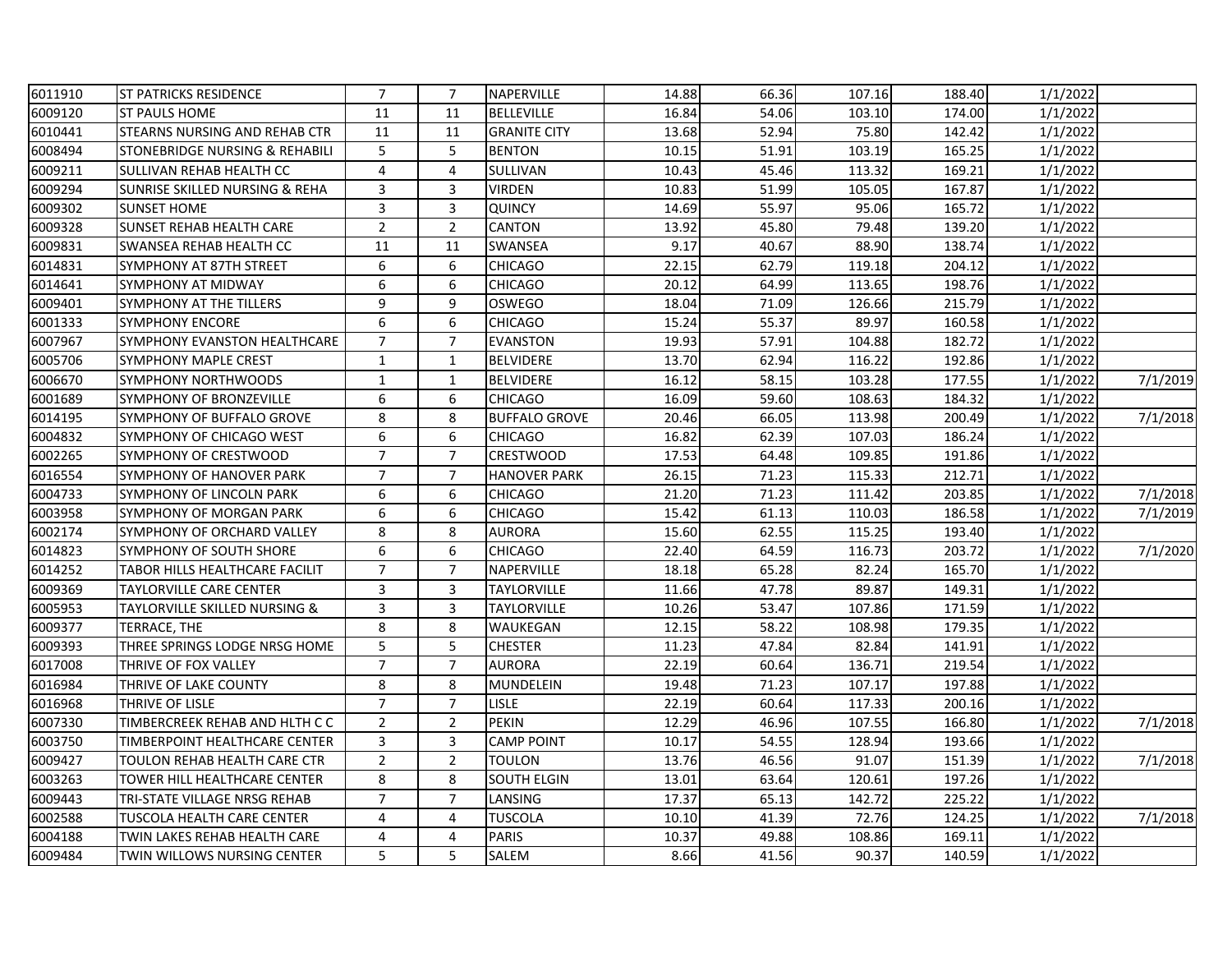| 6009492 | UNION COUNTY HOSPITAL LTC             | 5              | 5              | <b>ANNA</b>           | 4.73  | 51.92 | 95.55  | 152.20 | 1/1/2022  |          |
|---------|---------------------------------------|----------------|----------------|-----------------------|-------|-------|--------|--------|-----------|----------|
| 6013072 | UNITED METHODIST VILLAGE NORTH        | 5              | 5              | LAWRENCEVILLE         | 14.27 | 49.77 | 76.14  | 140.18 | 10/1/2021 |          |
| 6002711 | UNIVERSITY NURSING AND REHABIL        | 11             | 11             | EDWARDSVILLE          | 10.82 | 51.40 | 114.35 | 176.57 | 1/1/2022  |          |
| 6001630 | <b>UNIVERSITY REHAB</b>               | 4              | 4              | URBANA                | 20.25 | 59.42 | 83.30  | 162.97 | 1/1/2022  |          |
| 6006134 | UPTOWN CARE AND REHABILITATION        | 6              | 6              | <b>CHICAGO</b>        | 16.10 | 54.35 | 123.69 | 194.14 | 1/1/2022  |          |
| 6009260 | VANDALIA REHAB HEALTH CC              | 5              | 5              | VANDALIA              | 8.76  | 44.97 | 101.59 | 155.32 | 1/1/2022  |          |
| 6007934 | <b>VILLA AT PALOS HEIGHTS</b>         | $\overline{7}$ | $\overline{7}$ | <b>PALOS HEIGHTS</b>  | 21.42 | 71.23 | 120.84 | 213.49 | 1/1/2022  | 7/1/2019 |
| 6007868 | <b>VILLA AT SOUTH HOLLAND</b>         | $\overline{7}$ | $\overline{7}$ | <b>SOUTH HOLLAND</b>  | 25.52 | 67.47 | 127.90 | 220.89 | 1/1/2022  |          |
| 6014856 | <b>VILLA AT WINDSOR PARK</b>          | 6              | 6              | <b>CHICAGO</b>        | 21.08 | 59.60 | 115.27 | 195.95 | 1/1/2022  |          |
| 6012991 | <b>VILLA HEALTH CARE INC EAST</b>     | 3              | 3              | SHERMAN               | 16.84 | 55.97 | 102.26 | 175.07 | 1/1/2022  |          |
| 6011332 | <b>VILLAGE AT VICTORY LAKES</b>       | 8              | 8              | LINDENHURST           | 18.18 | 71.23 | 97.24  | 186.65 | 1/1/2022  | 7/1/2019 |
| 6009674 | <b>WABASH CHRISTIAN VILLAGE</b>       | 5              | 5              | <b>CARMI</b>          | 13.77 | 51.92 | 103.97 | 169.66 | 1/1/2022  | 7/1/2019 |
| 6009682 | <b>WALKER NURSING HOME</b>            | 3              | 3              | <b>VIRGINIA</b>       | 12.07 | 51.71 | 83.61  | 147.39 | 1/1/2022  |          |
| 6004725 | <b>WARREN BARR GOLD COAST</b>         | 6              | 6              | <b>CHICAGO</b>        | 21.66 | 64.91 | 122.70 | 209.27 | 1/1/2022  |          |
| 6005375 | <b>WARREN BARR LIEBERMAN</b>          | $\overline{7}$ | $\overline{7}$ | <b>SKOKIE</b>         | 17.23 | 71.46 | 127.31 | 216.00 | 1/1/2022  | 7/1/2019 |
| 6005516 | <b>WARREN BARR LINCOLN PARK</b>       | 6              | 6              | <b>CHICAGO</b>        | 17.48 | 71.23 | 133.20 | 221.91 | 1/1/2022  |          |
| 6014377 | <b>WARREN BARR LINCOLNSHIRE</b>       | 8              | 8              | LINCOLNSHIRE          | 19.37 | 71.23 | 114.54 | 205.14 | 1/1/2022  |          |
| 6014963 | <b>WARREN BARR NORTH SHORE</b>        | 8              | 8              | <b>HIGHLAND PARK</b>  | 20.70 | 67.93 | 123.76 | 212.39 | 1/1/2022  |          |
| 6014682 | <b>WARREN BARR ORLAND PARK</b>        | $\overline{7}$ | $\overline{7}$ | <b>ORLAND PARK</b>    | 21.06 | 66.64 | 108.20 | 195.90 | 1/1/2022  |          |
| 6008825 | <b>WARREN BARR SOUTH LOOP</b>         | 6              | 6              | <b>CHICAGO</b>        | 20.26 | 65.81 | 167.04 | 253.11 | 1/1/2022  |          |
| 6008262 | WARREN PARK HEALTH LIVING CTR         | 6              | 6              | CHICAGO               | 15.36 | 57.66 | 123.54 | 196.56 | 1/1/2022  |          |
| 6009740 | <b>WASHINGTON SENIOR LIVING</b>       | $\overline{2}$ | $\overline{2}$ | <b>WASHINGTON</b>     | 13.09 | 55.73 | 99.38  | 168.20 | 1/1/2022  | 7/1/2020 |
| 6002430 | WATERFORD CARE CENTER, THE            | 6              | 6              | <b>CHICAGO</b>        | 17.06 | 57.28 | 123.04 | 197.38 | 1/1/2022  |          |
| 6009757 | <b>WATERFRONT TERRACE</b>             | 6              | 6              | <b>CHICAGO</b>        | 16.40 | 65.44 | 115.69 | 197.53 | 1/1/2022  |          |
| 6009765 | WATSEKA REHAB HEALTH CC               | 4              | 4              | <b>WATSEKA</b>        | 10.37 | 48.20 | 94.02  | 152.59 | 1/1/2022  |          |
| 6009435 | <b>WAUCONDA CARE</b>                  | 8              | 8              | WAUCONDA              | 18.15 | 71.23 | 114.49 | 203.87 | 1/1/2022  | 7/1/2019 |
| 6009856 | WENTWORTH REHAB AND HCC               | 6              | 6              | <b>CHICAGO</b>        | 17.55 | 56.32 | 114.58 | 188.45 | 1/1/2022  |          |
| 6006100 | <b>WESLEY PLACE</b>                   | 6              | 6              | <b>CHICAGO</b>        | 16.29 | 71.23 | 97.03  | 184.55 | 1/1/2022  |          |
| 6009864 | <b>WESLEY VILLAGE</b>                 | $\overline{2}$ | $\overline{2}$ | <b>MACOMB</b>         | 16.84 | 52.08 | 86.11  | 155.03 | 1/1/2022  | 7/1/2020 |
| 6009872 | <b>WEST CHICAGO TERRACE</b>           | $\overline{7}$ | $\overline{7}$ | <b>WEST CHICAGO</b>   | 11.40 | 50.57 | 65.60  | 127.57 | 1/1/2022  |          |
| 6013478 | WEST SUBURBAN HOSP MED CTR SNF        |                | $\overline{7}$ | <b>OAK PARK</b>       | 13.46 | 46.76 | 54.33  | 114.55 | 7/1/2019  |          |
| 6001002 | <b>WEST SUBURBAN NURSING REHAB</b>    | $\overline{7}$ | $\overline{7}$ | BLOOMINGDALE          | 13.59 | 48.62 | 134.22 | 196.43 | 1/1/2022  |          |
| 6007603 | <b>WESTMINSTER PLACE</b>              | $\overline{7}$ | $\overline{7}$ | <b>EVANSTON</b>       | 13.46 | 57.91 | 104.16 | 175.53 | 1/1/2022  | 7/1/2019 |
| 6000335 | <b>WESTMONT MANOR HLTH AND REHA</b>   | $\overline{7}$ | $\overline{7}$ | <b>WESTMONT</b>       | 17.31 | 71.16 | 111.00 | 199.47 | 1/1/2022  |          |
| 6000194 | <b>WESTSIDE REHAB CARE CENTER</b>     | 5              | 5              | <b>WEST FRANKFORT</b> | 7.90  | 36.61 | 84.77  | 129.28 | 1/1/2022  |          |
| 6009955 | <b>WESTWOOD MANOR</b>                 | 6              | 6              | <b>CHICAGO</b>        | 14.15 | 51.88 | 76.91  | 142.94 | 1/1/2022  |          |
| 6009963 | <b>WHEATON VILLAGE NURSING REHAB</b>  | $\overline{7}$ | $\overline{7}$ | <b>WHEATON</b>        | 13.40 | 61.42 | 135.10 | 209.92 | 1/1/2022  |          |
| 6006597 | WHITE HALL NURSING AND REHAB          | 3              | 3              | <b>WHITE HALL</b>     | 17.79 | 49.78 | 90.18  | 157.75 | 1/1/2022  |          |
| 6004881 | WHITE OAK REHABILITATION HCC          | 5              | 5              | <b>MOUNT VERNON</b>   | 11.10 | 49.40 | 171.42 | 231.92 | 1/1/2022  |          |
| 6008379 | <b>WILLOW CREST NURS PAVILION LTD</b> | $\mathbf 1$    | $\mathbf{1}$   | SANDWICH              | 13.88 | 55.73 | 115.27 | 184.88 | 1/1/2022  |          |
| 6003842 | WILLOW ROSE REHAB HEALTH CARE         | 3              | 3              | <b>JERSEYVILLE</b>    | 10.40 | 41.88 | 100.62 | 152.90 | 1/1/2022  |          |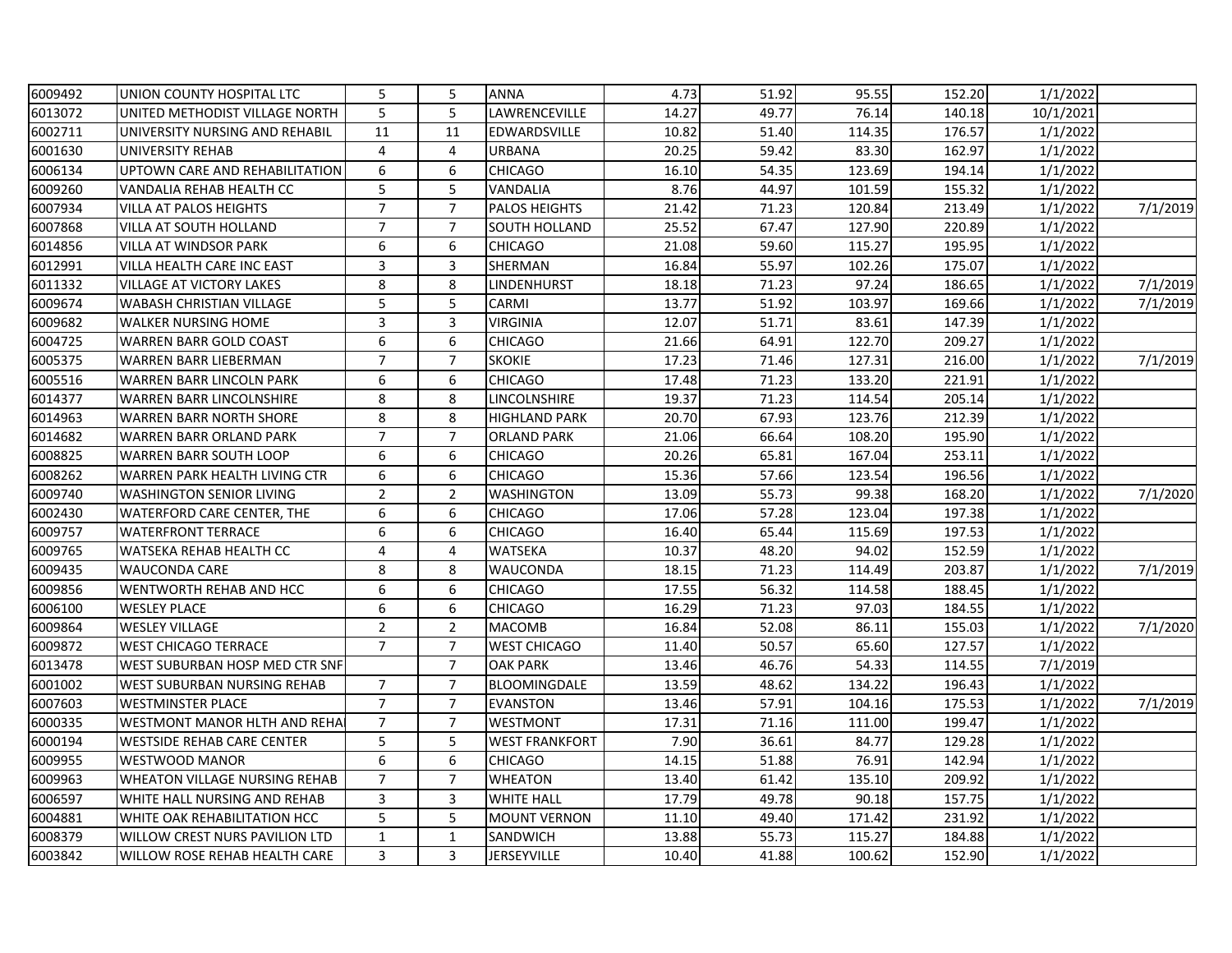| 6010037 | <b>I</b> WILLOWS HEALTH CENTER          |  | <b>ROCKFORD</b>      | 12.04 | 62.94 | 83.16  | 158.14 | 1/1/2022 |  |
|---------|-----------------------------------------|--|----------------------|-------|-------|--------|--------|----------|--|
| 6005334 | <b>UNINFIELD WOODS HEALTHCARE CTR</b>   |  | <b>WINFIELD</b>      | 14.12 | 46.30 | 104.76 | 165.18 | 1/1/2022 |  |
| 6010094 | <b>IWINNING WHEELS</b>                  |  | <b>IPROPHETSTOWN</b> | 16.84 | 62.94 | 128.05 | 207.83 | 1/1/2022 |  |
| 6010102 | <b>IWINSTON MANOR CONVALESCENT N I</b>  |  | <b>CHICAGO</b>       | 10.75 | 40.30 | 77.97  | 129.02 | 1/1/2022 |  |
| 6007074 | <b>IWOODBRIDGE NURSING PAVILION</b>     |  | <b>CHICAGO</b>       | 16.18 | 52.27 | 131.25 | 199.70 | 1/1/2022 |  |
| 6008361 | <b>WYNSCAPE HEALTH AND REHABILITA I</b> |  | <b>WHEATON</b>       | 14.82 | 62.67 | 128.68 | 206.17 | 1/1/2022 |  |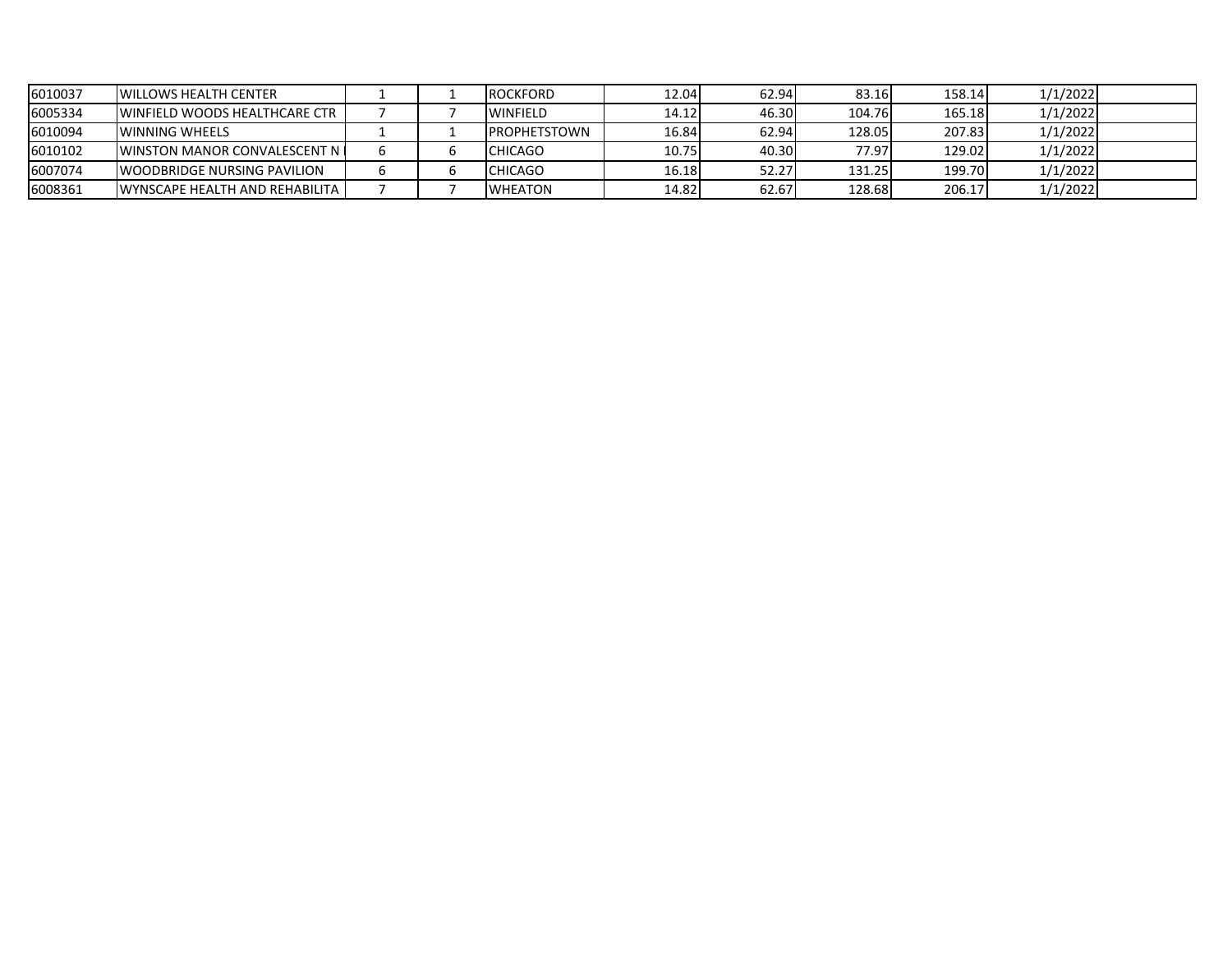## ILLINOIS DEPARTMENT OF HEALTHCARE AND FAMILY SERVICES

## BUREAU OF RATE DEVELOPMENT AND ANALYSIS

County Nursing Facility Payment Rates Effective 01‐01‐2022

Active County Homes

17

|                        |                                        |              |                     |                     |                      | Interim County |               |
|------------------------|----------------------------------------|--------------|---------------------|---------------------|----------------------|----------------|---------------|
|                        |                                        |              |                     |                     | <b>Final Payment</b> | Contribution   | Interim Total |
| <b>Building I Name</b> |                                        | Capital Rate | <b>Support Rate</b> | <b>Nursing Rate</b> | Rate                 | Rate           | Rate          |
|                        | 6001838 CLAYBERG, THE                  | 15.55        | 74.85               | 89.26               | 179.66               | 39.61          | 219.27        |
|                        | 6015630 DEKALB COUNTY REHAB AND NSG    | 16.84        | 71.29               | 80.98               | 169.11               | 128.21         | 297.32        |
|                        | 6002612 DUPAGE CARE CENTER             | 12.98        | 88.02               | 100.59              | 201.59               | 94.46          | 296.05        |
|                        | 6002836 ELMS NURSING HOME              | 12.52        | 69.08               | 91.97               | 173.57               | 52.88          | 226.45        |
| 6004402                | <b>HILLCREST HOME</b>                  | 16.84        | 62.36               | 89.50               | 168.70               | 7.85           | 176.55        |
|                        | 6005060 KNOX COUNTY NURSING HOME       | 14.24        | 63.05               | 86.39               | 163.68               | 48.36          | 212.04        |
|                        | 6005250 LASALLE COUNTY NURSING HOME    | 16.41        | 75.15               | 81.02               | 172.58               | 192.17         | 364.75        |
|                        | 6005946 MCLEAN COUNTY NURSING HOME     | 9.51         | 71.09               | 85.70               | 166.30               | 96.66          | 262.96        |
| 6006274 OAK HILL       |                                        | 16.85        | 66.17               | 76.03               | 159.05               | 84.80          | 243.85        |
|                        | 6007389 PIATT COUNTY NURSING HOME      | 12.52        | 75.63               | 91.49               | 179.64               | 69.53          | 249.17        |
|                        | 6007702 RANDOLPH COUNTY CARE CENTER    | 8.65         | 63.00               | 90.86               | 162.51               | 54.59          | 217.10        |
|                        | 6008007 RIVER BLUFF NURSING HOME       | 14.24        | 73.26               | 93.50               | 181.00               | 98.55          | 279.55        |
|                        | 6008395 SCOTT COUNTY NURSING CENTER    | 13.24        | 58.81               | 104.28              | 176.33               | 8.36           | 184.69        |
|                        | 6009161 STEPHENSON NURSING CENTER      | 11.79        | 61.17               | 75.64               | 148.60               | 89.60          | 238.20        |
|                        | 6009245 SUNNY ACRES NURSING HOME       | 13.40        | 58.86               | 92.05               | 164.31               | 5.04           | 169.35        |
|                        | 6009252 SUNNY HILL NSG HOME OF WILL CO | 18.18        | 86.78               | 104.85              | 209.81               | 189.31         | 399.12        |
|                        | 6009542 VALLEY HI NURSING HOME         | 18.18        | 79.79               | 84.71               | 182.68               | 120.80         | 303.48        |